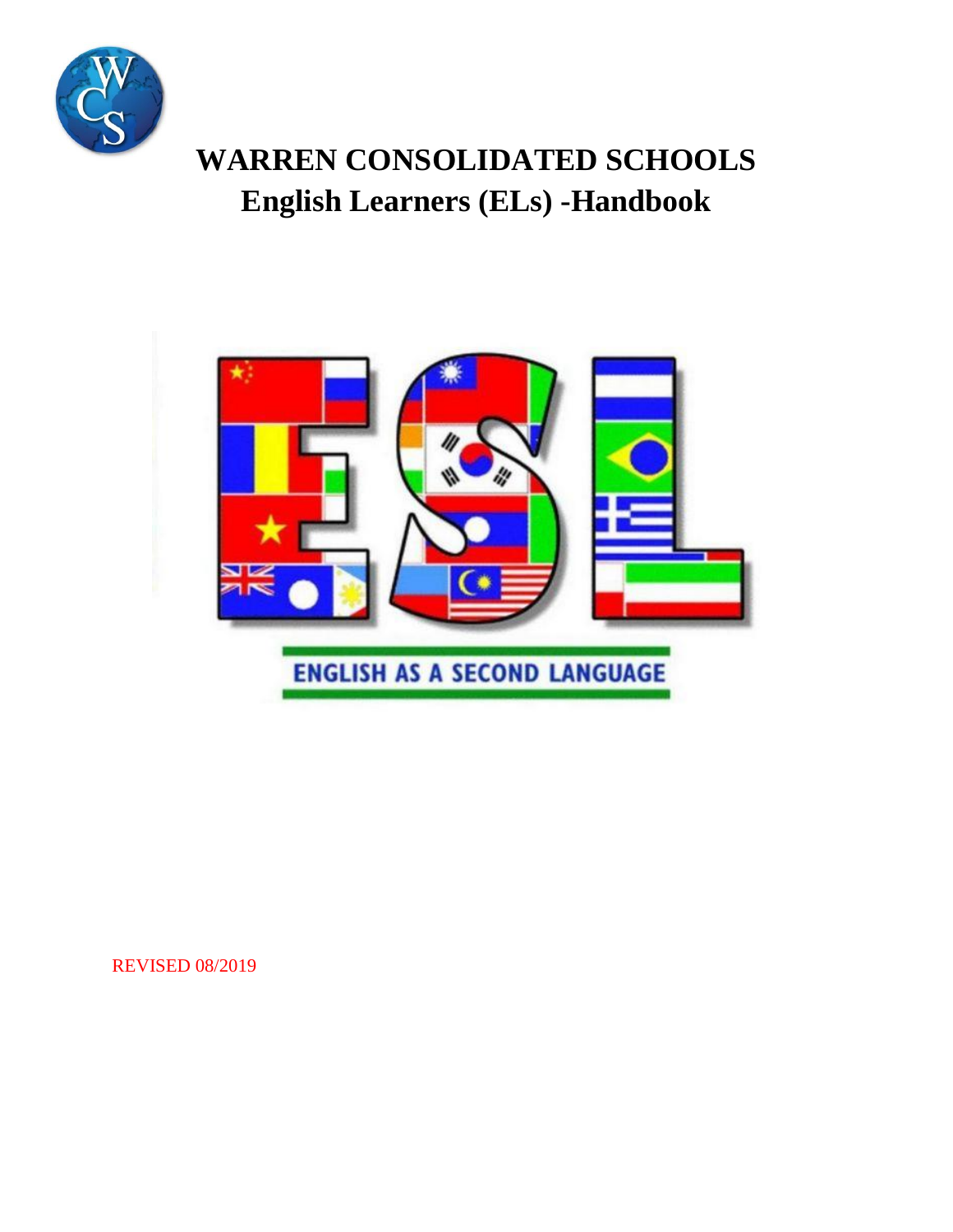### **Mission Statement**



The mission of Warren Consolidated Schools, in partnership with families and community, is to achieve a level of excellence in teaching and learning which enables all students to become knowledgeable, productive, ethical, and successful citizens.

### **Vision Statement**

The vision of Warren Consolidated Schools is: we're creating a collaborative culture of stakeholders committed to scholarship and creating success for our staff and students.

*We are WCS: Student Achievement Clear Expectations Strong Relationships*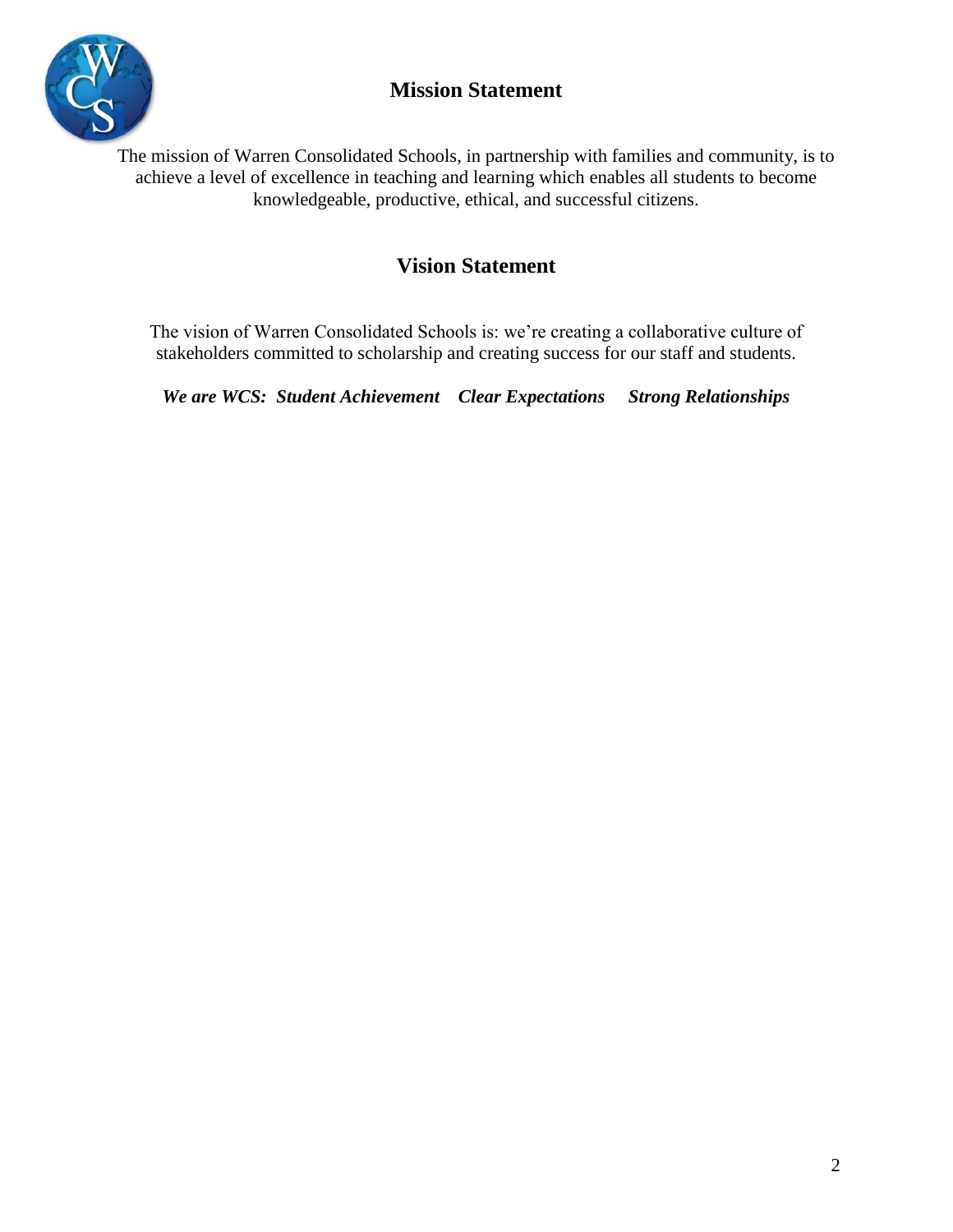

### **TABLE OF CONTENTS**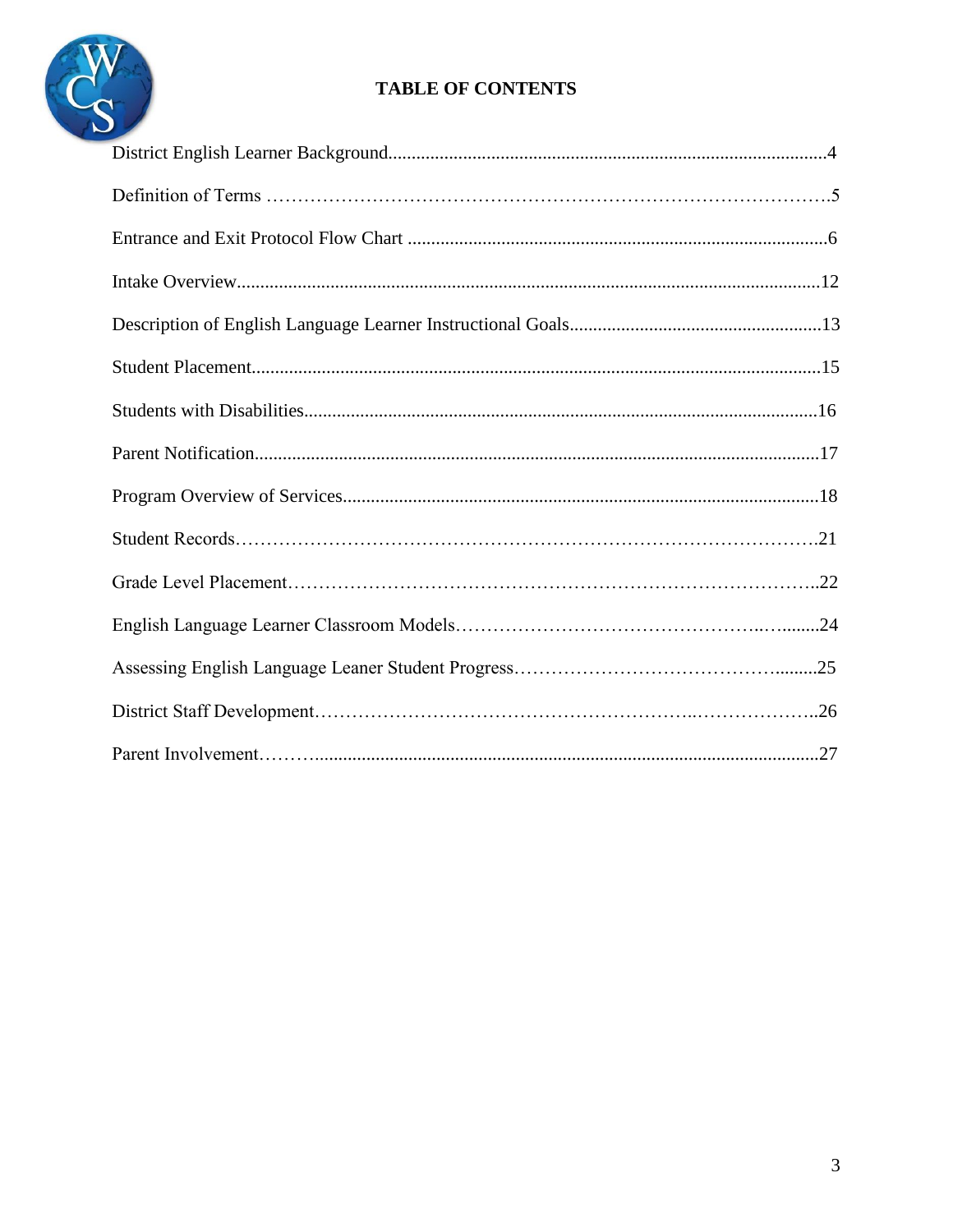

### **DISTRICT ENGLISH LEARNER BACKGROUND**

Warren Consolidated Schools has approximately 14,000 students in Kindergarten through Grade 12. The district serves students and families living in the cities of Warren, Sterling Heights, and Troy. As a suburb of Detroit, the community developed as families migrated to the region in search of work, a safe place to live, and other economic and social opportunities.

Warren Consolidated Schools currently educates approximately 4,000 English Learner (EL) students in grades K-12. The primary languages spoken in the homes of our EL students are: Chaldean, Arabic, Bengali, Albanian, Polish, Hmong, Vietnamese, and Spanish. Overall, 77 languages are spoken in homes throughout the district (Power School, 2019) and about 12% of our EL students are new to the country in the past three years. Our demographics make us unique in the state and a diversity-rich district to attend.

Since 1977, the school district has recognized the unique linguistic, cultural, and academic needs of its EL student population and has implemented supportive English as a Second Language (ESL) programs to meet these needs. Warren Consolidated Schools is committed to providing research-based instruction to support EL students' development of the English language.

This handbook outlines Warren Consolidated Schools' procedures used in the Language Acquisition (English as a Second Language) program. This handbook provides staff and families with consistent and appropriate guidelines to follow with regarding student enrollment and eligibility, identification, educational services, evaluation, and program exit.

If you have further questions, please contact the Department of Language Acquisition at 586- 698-4701 (extension 68140).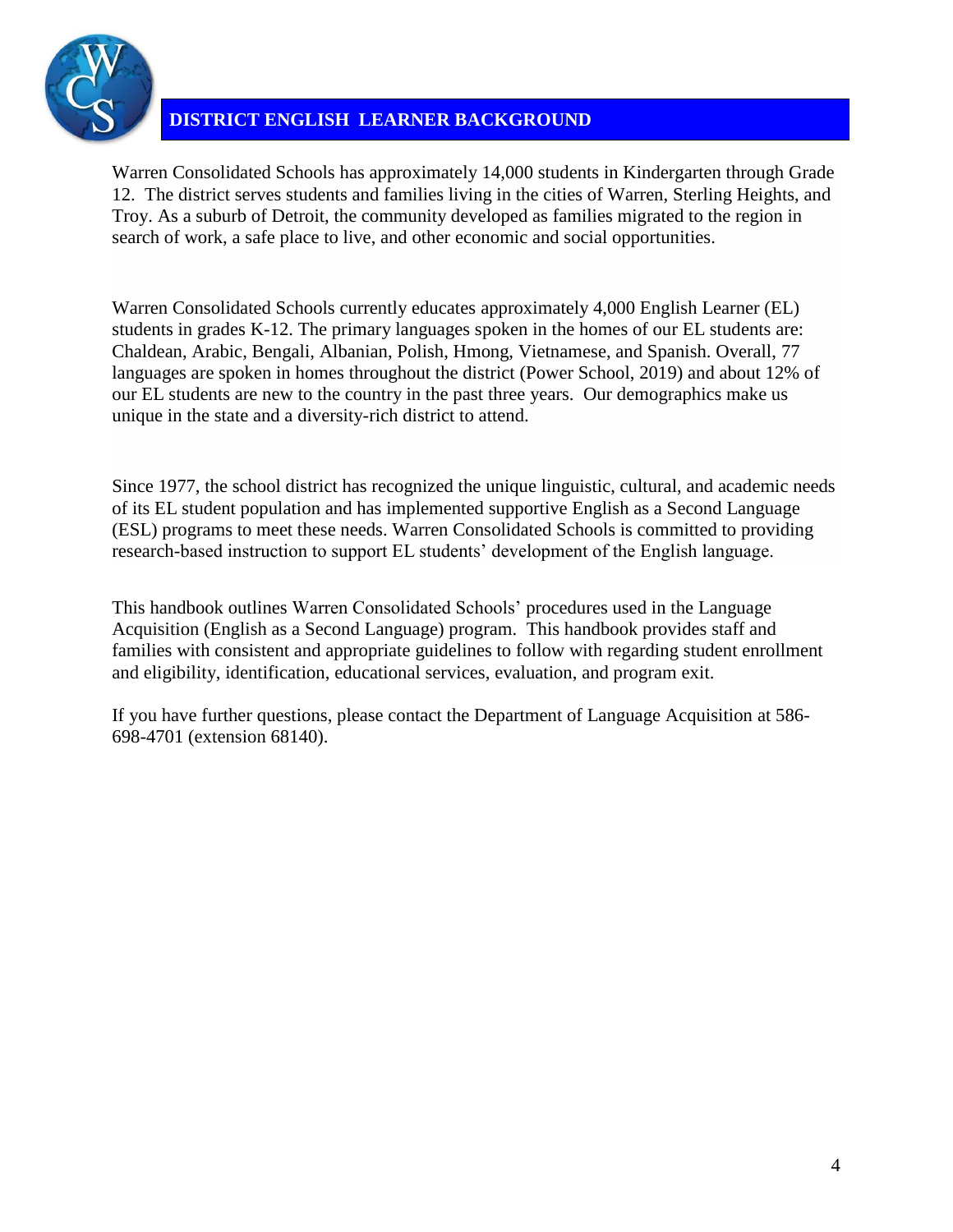

### **WIDA ACCESS**

WIDA ACCESS is the State of Michigan's summative assessment used to determine a student's English language proficiency level in reading, writing, speaking, and listening. This assessment is used to determine continued services for students and provide potential exit criteria for ELs.

### **English Language Learner (EL) Federal definition**

A student who has been identified as PHLOTE **AND** has scored at the Entering, Emerging, Developing, Expanding, or Bridging Proficiency Level on the W- APT screener or WIDA ACCESS Assessment*.*

#### **ESL (English as a Second Language) Instructional Program**

An ESL program provides instruction in the acquisition of the English language.

#### **Formerly English Language Learner (FEL)**

A student is identified as FEL if the student exited from an ESL Program **and has met MDE exit criteria.** MDE requires students to score at the Bridging or Reaching level on WIDA ACESS, along with showing proficiency on reading and writing local/state assessments. Once a student exits a program, the FEL student is monitored for a period of four school years.

#### **Primary or Home Language Other Than English (PHLOTE)**

A student is considered PHLOTE if he/she speaks a language other than English **or** the adults in the child's home speak a language other than English. The District obtains this information from the *Student Registration Information Form* completed by the family at the time of registration*.*

#### **W-APT Screener**

The goal of the W-APT screener is to measure a student's English language proficiency level and determine eligibility status for English Language Acquisition services. 2019-2020 is the third year that W-APT is given to only Kindergarten students (and first graders during the first screening cycle) due to the new WIDA Screener released in 2017.

#### **WIDA Screener**

The new WIDA Screener is to be given as the screener for grades 2-12, beginning in the 2017-20-18 school year. The goal of the WIDA screener is to measure a student's English language proficiency level and determine eligibility status for English Language Acquisition services.

#### **MTSS**

MTSS is the Multi-Tiered System of Supports network in Warren Consolidated Schools. All students, including ELs, are part of the MTSS network to ensure student needs are met.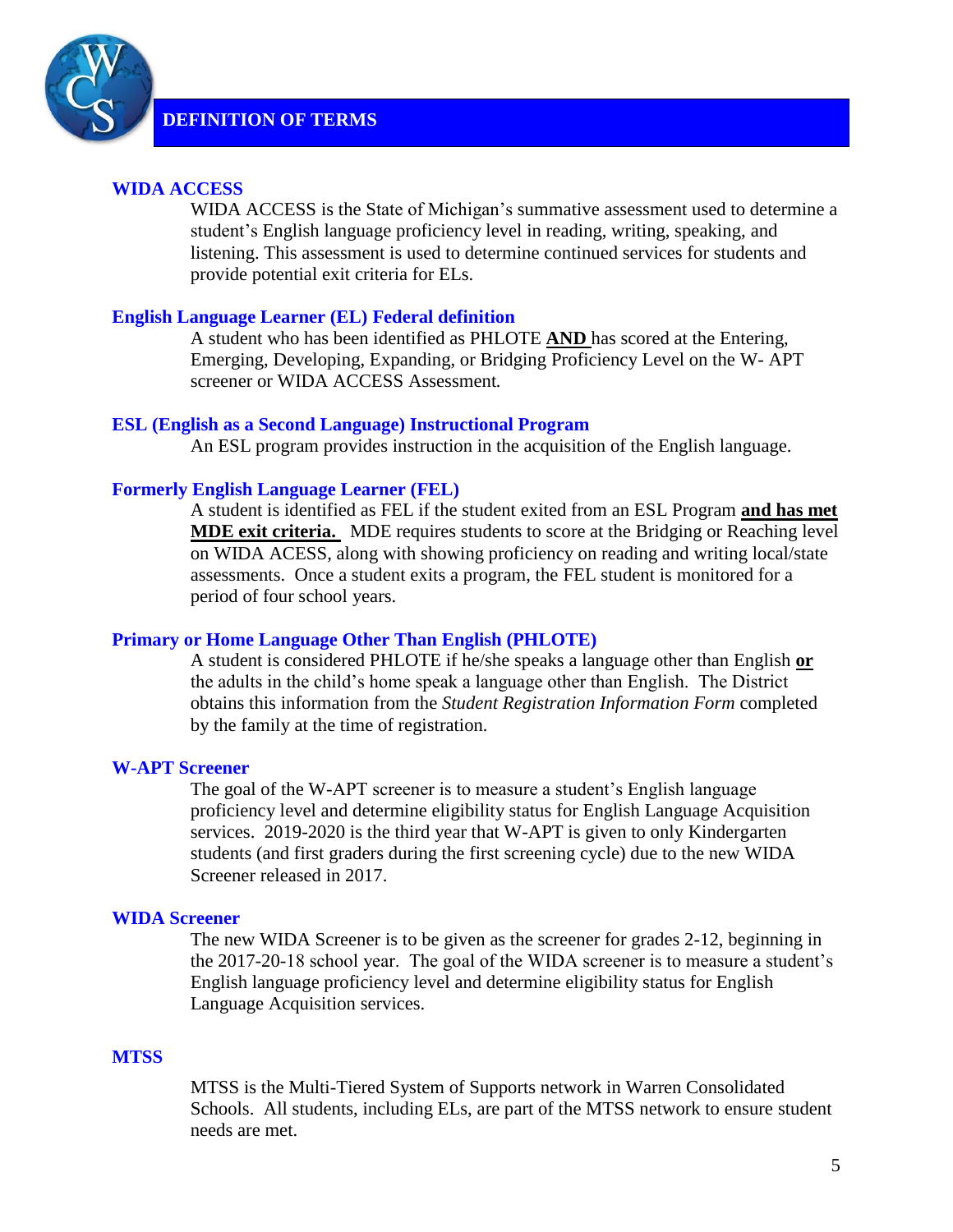

# **Revised 8/2017 by MDE**

### Entrance Protocol for Potentially Eligible English Learners

Flowchart for DETERMINING ELIGIBILITY WITH ENTRANCE PROTOCOL



Entrance and Exit Protocol 2012 updated August 2017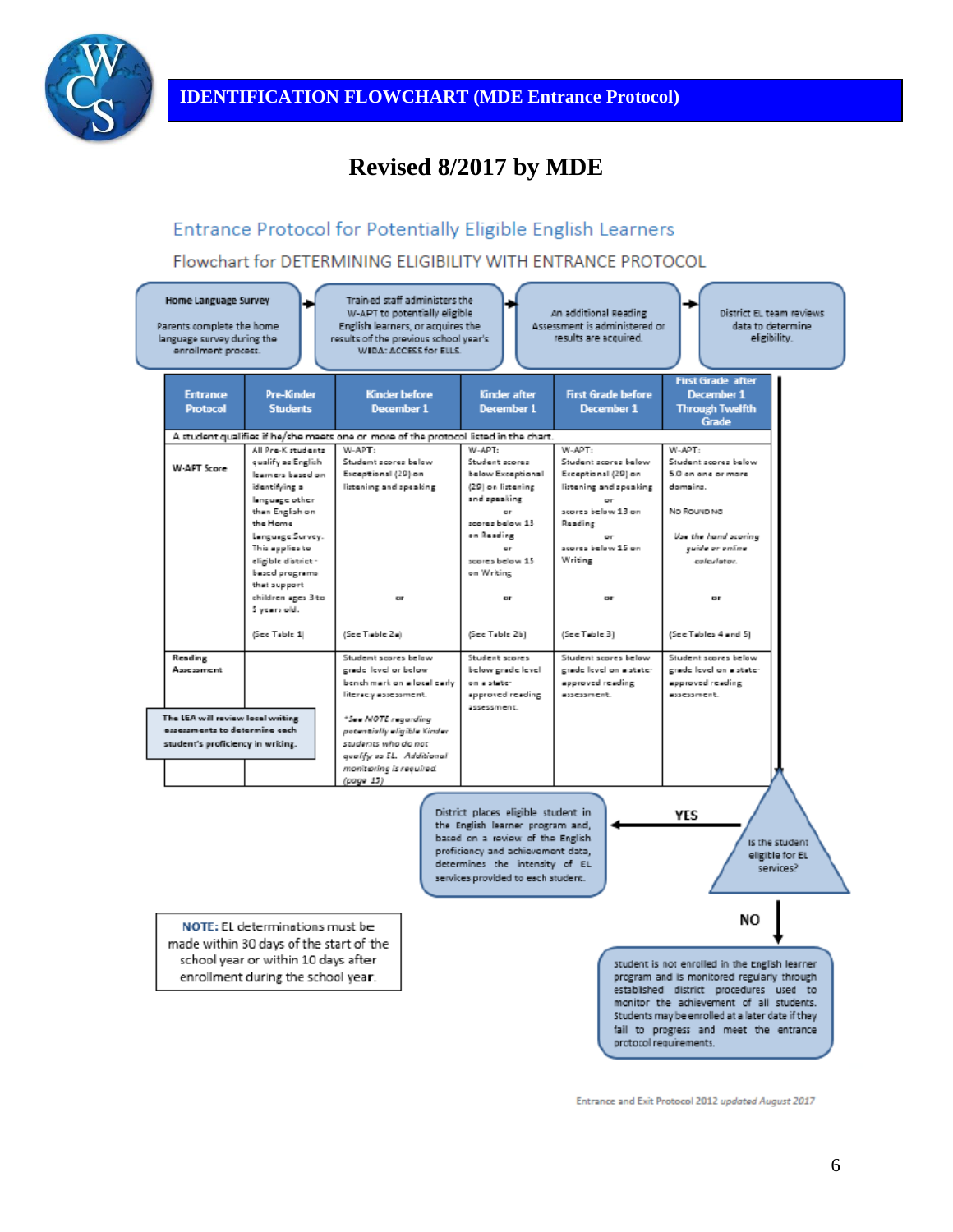

## **Revised Kindergarten Entrance Protocol (MDE May 2016)**

| TABLE 2A REQUIRED ENTRANCE PROTOCOL: KINDERGARTEN (BEFORE DECEMBER 15T)                                                                                                                                                                                                                            |                                                                                                                                                                                                                                                                          |                                                                                                                                                                                                                                                                                                                                                                                                                                                                                                                                                                                                         |  |  |
|----------------------------------------------------------------------------------------------------------------------------------------------------------------------------------------------------------------------------------------------------------------------------------------------------|--------------------------------------------------------------------------------------------------------------------------------------------------------------------------------------------------------------------------------------------------------------------------|---------------------------------------------------------------------------------------------------------------------------------------------------------------------------------------------------------------------------------------------------------------------------------------------------------------------------------------------------------------------------------------------------------------------------------------------------------------------------------------------------------------------------------------------------------------------------------------------------------|--|--|
| Grade<br>Level                                                                                                                                                                                                                                                                                     | <b>W-APT</b>                                                                                                                                                                                                                                                             | <b>Reading</b>                                                                                                                                                                                                                                                                                                                                                                                                                                                                                                                                                                                          |  |  |
|                                                                                                                                                                                                                                                                                                    |                                                                                                                                                                                                                                                                          | Student scores below grade level as defined by the<br>assessment.                                                                                                                                                                                                                                                                                                                                                                                                                                                                                                                                       |  |  |
| Kinder<br>(before<br>Dec $1^{st}$ )                                                                                                                                                                                                                                                                | Student scores helow<br>Exceptional (29) in<br><b>Listening and Speaking</b><br>*Kindergarten W-APT<br>is reported in raw<br>scores<br>*See NOTE regarding<br>potentially eligible Kinder<br>students who do not<br>qualify as EL. Additional<br>monitoring is required. | Early literacy assessment approved by MDE (link):<br>Acceptable Assessment Tools for Early Literacy Educators<br>AIMSWeb - both CBM and MAZE subtests<br>۰<br><b>DIBELS Next</b><br>۰<br><b>Discovery Education Assessments</b><br>÷<br>DRA2: Developmental Reading Assessment version 2<br>÷<br><b>Fountas &amp; Pinnell</b><br>iReady Diagnostic<br>٠<br>MLPP: Michigan Literacy Progress Profile<br>۰<br><b>NWEA: Northwest Evaluation Association</b><br>٠<br><b>Star Early Literacy</b><br>The LEA will review local writing<br>assessments to determine each<br>student's proficiency in writing. |  |  |
| Reminder: LEAs must screen potentially eligible students with W-APT (even if parents' request 'opting out' their<br>students from the Language Assistance Program/Title III services. Parents may opt out of ALP/Title III services only<br>after eligibility for EL services has been determined. |                                                                                                                                                                                                                                                                          |                                                                                                                                                                                                                                                                                                                                                                                                                                                                                                                                                                                                         |  |  |
|                                                                                                                                                                                                                                                                                                    |                                                                                                                                                                                                                                                                          | Students whose parents requested to 'opt out' from EL services must be monitored to ensure they reach adequate                                                                                                                                                                                                                                                                                                                                                                                                                                                                                          |  |  |

progress via other district resources and services. Since these students qualify as English learners and are classified as EL until they exit, they must be monitored similarly to exited Former English Learner (FEL) students (OCR/DOJ).

### \*Students who score Low, mid, high are entered into the program. Students who score exceptional are monitored until reading/writing data is available, then eligibility determined.

Kindergarten after December 1st

After December 1st, Kindergarten students, including Young 5's, are assessed in all four domains: listening, speaking, reading and writing. They qualify for EL services if one of the following protocol requirements is met for entrance into the program; if they receive a score below Exceptional (29) in Listening and Speaking, score below 13 in Reading, or score below 15 in Writing on the W-APT, or if they are below grade level in reading. If the student has met or exceeded the W-APT scores, the school will proceed to administer one of the state-approved reading assessments listed in Table 2b to determine if the student is at or above grade level in reading. The LEA will review local writing assessments to determine student's proficiency in writing and to guide instruction. Entrance Protocol requirements for kindergarteners after December 1st are summarized in Table 2b.

| Grade<br>Level               | <b>W-APT</b>                                                                                                                                                                                     | <b>Reading</b>                                                                                                                                                                                                                                                                                                                                                                                                                                                                                                                         |  |
|------------------------------|--------------------------------------------------------------------------------------------------------------------------------------------------------------------------------------------------|----------------------------------------------------------------------------------------------------------------------------------------------------------------------------------------------------------------------------------------------------------------------------------------------------------------------------------------------------------------------------------------------------------------------------------------------------------------------------------------------------------------------------------------|--|
|                              |                                                                                                                                                                                                  | Student scores below grade level as defined by the<br>assessment.                                                                                                                                                                                                                                                                                                                                                                                                                                                                      |  |
| Kinder<br>(after Dec<br>1st) | Student scores below<br>Exceptional (29) in<br><b>Listening</b> and<br>Speaking<br>or<br>below 13 in Reading<br>or<br>below 15 in Writing<br>*Kindergarten W-APT<br>is reported in raw<br>scores | AIMSWeb - both CBM and MAZE subtests<br><b>DIBELS Next</b><br><b>Discovery Education Assessments</b><br>۰<br>DRA2: Developmental Reading Assessment version 2<br>۰<br><b>Fountas &amp; Pinnell</b><br>۰<br>iReady Diagnostic<br>$\overline{\phantom{a}}$<br><b>MLPP: Michigan Literacy Progress Profile</b><br>۰<br><b>NWEA: Northwest Evaluation Association</b><br><b>Star Early Literacy</b><br>$\overline{\phantom{a}}$<br>The LEA will review local writing<br>assessments to determine each<br>student's proficiency in writing. |  |

TABLE 2B REQUIRED ENTRANCE PROTOCOL: KINDERGARTEN (AFTER DECEMBER 1ST)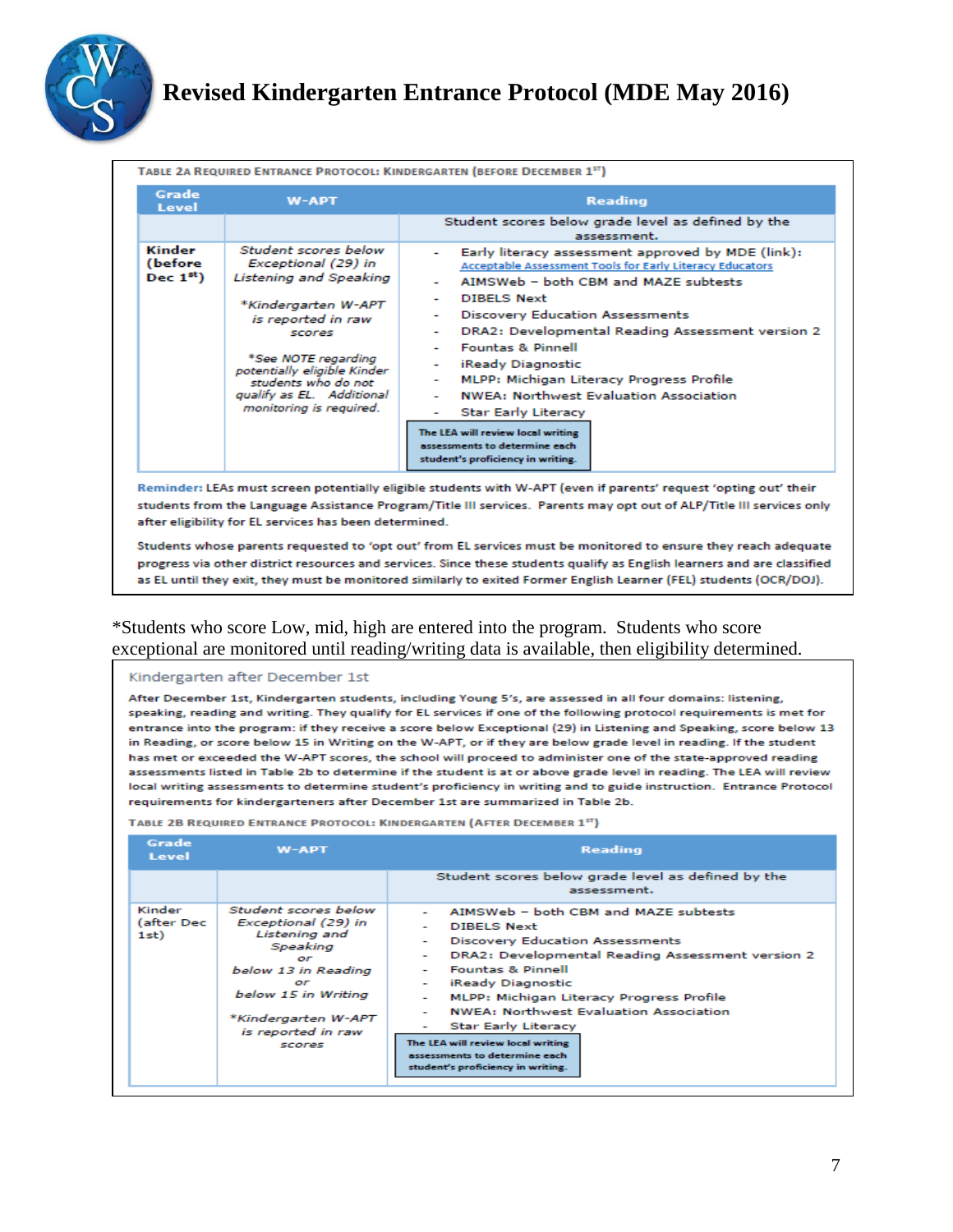

#### First Grade before December 1st

First grade students before December 1st are assessed in all four domains: (listening, speaking, reading and writing). They qualify for EL services if one of the following protocol requirements is met for entrance into the program: if they receive a score below Exceptional (29) in Listening and Speaking, score below 13 in Reading, or score below 15 in Writing on the W-APT, or if they are below grade level in reading. If the student has met or exceeded the W-APT scores, the school will proceed to administer one of the state-approved reading assessments listed in Table 3 to determine if the student is at or above grade level in reading. In addition, the district will review local writing assessments to determine proficiency and guide instruction. Entrance Protocol requirements for first graders before December 1st are summarized in Table 3.

| Grade<br>Level                        | <b>W-APT</b>                                                                                                                                                                                                  | <b>Reading</b>                                                                                                                                                                                                                                                                                                                                                                                                                                                     |
|---------------------------------------|---------------------------------------------------------------------------------------------------------------------------------------------------------------------------------------------------------------|--------------------------------------------------------------------------------------------------------------------------------------------------------------------------------------------------------------------------------------------------------------------------------------------------------------------------------------------------------------------------------------------------------------------------------------------------------------------|
|                                       |                                                                                                                                                                                                               | Student scores below grade level as defined by the<br>assessment.                                                                                                                                                                                                                                                                                                                                                                                                  |
| First<br>Grade<br>(before<br>Dec 1st) | Student scores below<br>Exceptional (29) in<br><b>Listening and Speaking</b><br>or<br>below 13 in Reading or<br>below 15 in Writing<br>*First Grade (before<br>December 1) W-APT is<br>reported in raw scores | AIMSWeb - both CBM and MAZE subtests<br><b>DIBELS Next</b><br><b>Discovery Education Assessments</b><br>DRA2: Developmental Reading Assessment version 2<br>۰<br><b>Fountas &amp; Pinnell</b><br>iReady Diagnostic<br>۰<br>MLPP: Michigan Literacy Progress Profile<br><b>NWEA: Northwest Evaluation Association</b><br><b>Star Early Literacy</b><br>٠<br>The LEA will review local writing<br>assessments to determine each<br>student's proficiency in writing. |

TABLE 3 REQUIRED ENTRANCE PROTOCOL: FIRST GRADE (BEFORE DECEMBER 15T)

\*Other Grades are enrolled in student scores less than 5 is one OR more domain: speaking, listening, reading, or writing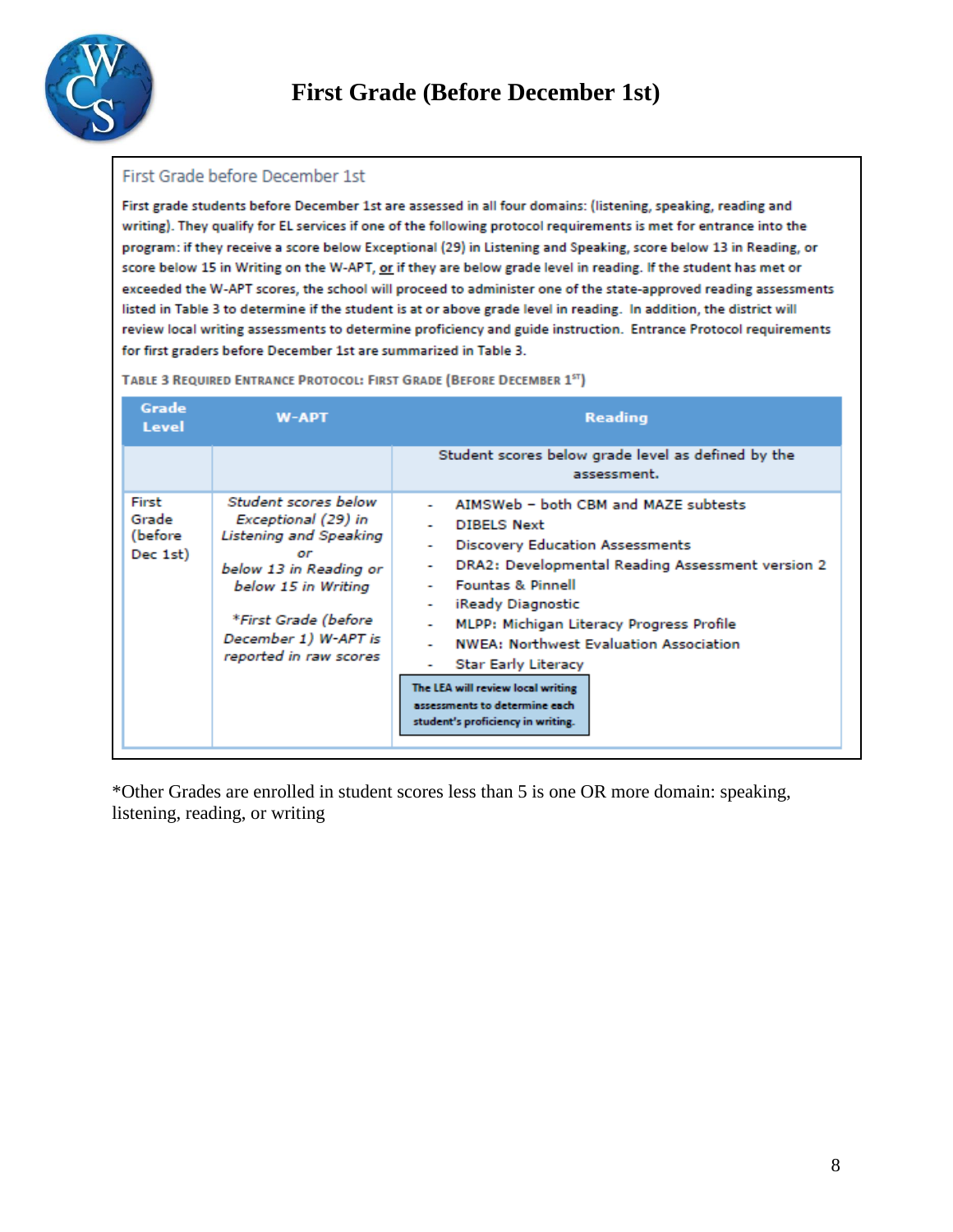

# **Exit Protocol**

#### FLOWCHART FOR APPLYING THE EXIT PROTOCOL



| <b>Pre-Kinder Students</b>                                                                                            | <b>Kindergarten Through</b><br><b>Second Grade</b>                                                                                                                      | <b>Third Grade Through</b><br><b>Twelfth Grade</b>                                                                                                                                   |
|-----------------------------------------------------------------------------------------------------------------------|-------------------------------------------------------------------------------------------------------------------------------------------------------------------------|--------------------------------------------------------------------------------------------------------------------------------------------------------------------------------------|
|                                                                                                                       |                                                                                                                                                                         |                                                                                                                                                                                      |
| Since pre-school students do not<br>take the WIDA: ACCESS for ELLs<br>2.0, they should not be<br>considered for exit. | Student receives a minimum of 4.5<br>composite proficiency level overall<br>and 4.0 on both reading and writing.<br><b>No ROUNDING</b><br>It is highly recommended that | Student receives a minimum of 4.5<br>composite proficiency level overall<br>and 4.0 on both reading and writing.<br>No Rounding                                                      |
|                                                                                                                       | learner services until they<br>demonstrate proficiency on the<br><b>State Reading Assessment, M-STEP,</b><br>in third grade.                                            |                                                                                                                                                                                      |
|                                                                                                                       | (see Table 8)                                                                                                                                                           | (See Table 9)                                                                                                                                                                        |
|                                                                                                                       | <b>FLA</b>                                                                                                                                                              | <b>FLA</b>                                                                                                                                                                           |
| will review local writing<br>proficiency.                                                                             | level equivalency on a state approved<br>local reading assessment.                                                                                                      | Student scores at or above grade<br>level equivalency on a state<br>approved local reading assessment.                                                                               |
|                                                                                                                       | In the absence of State Writing<br>Assessment results, the district<br>assessments to determine.                                                                        | A student must meet all of the required protocol to be considered for exit from English Learner services.<br>students not be exited from English<br>Student scores at or above grade |

Student is exited from the English Learner Program and reclassified as Formerly Limited English Proficient. MSDS is updated with this information. Student is monitored for four years following exit.

**YES** 

**Did the student** meet the exit protocol requirements?

**NO** 

### **MDE 2019 exit criteria:**

- 4.5 overall composite
- 4.0 on reading and writing
- On or above grade level on MDE approved reading assessment

Student remains eligible in the English Language program and continues to receive EL services. English Learner services for the following year will be determined based on the results of the WIDA: ACCESS 2.0 for ELLs and content area assessments.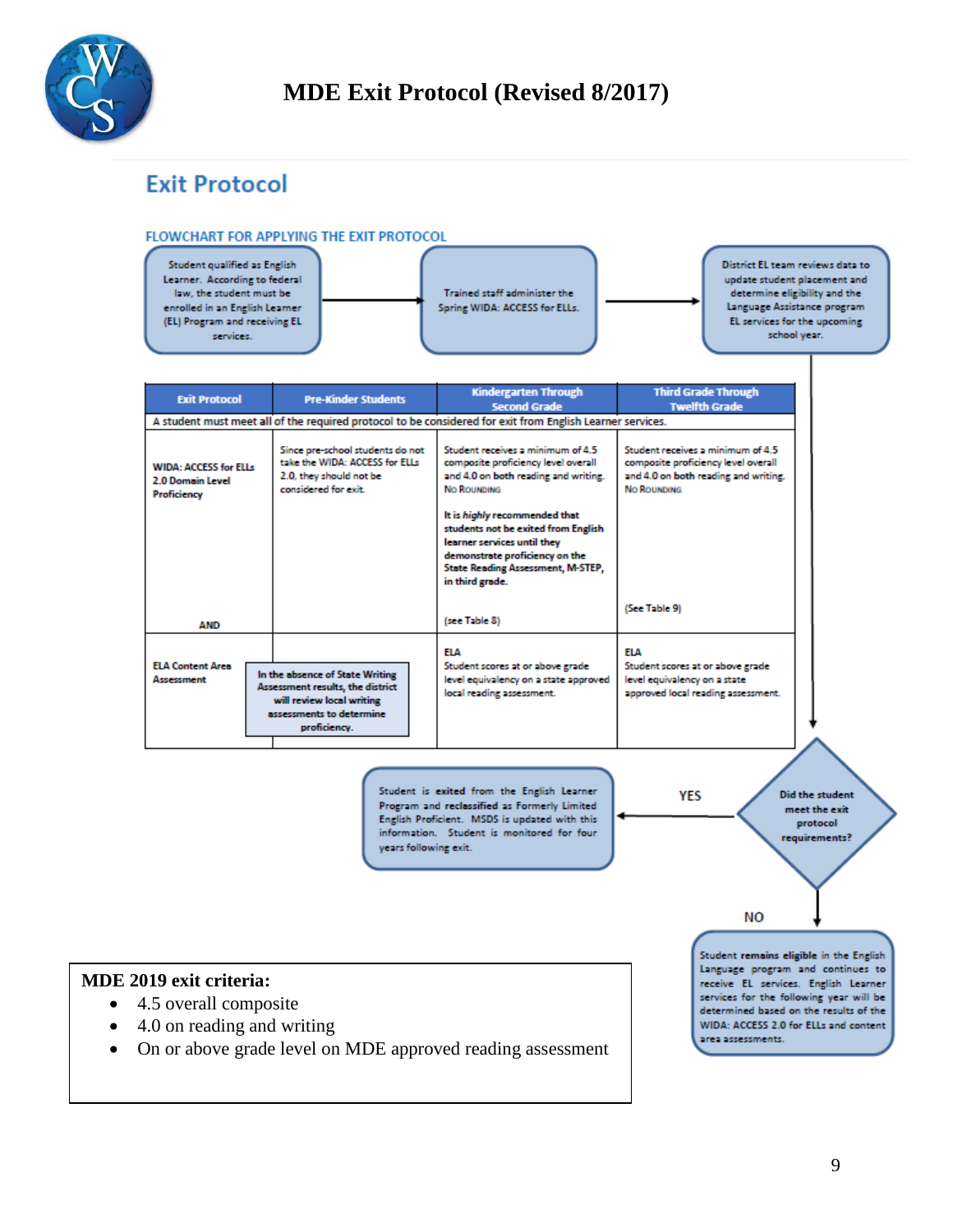

# **MDE Exit Criteria: Grades Kindergarten-Second**

A student must meet all of the protocol requirements to be considered for exit from EL services.

TABLE 8 REQUIRED EXIT PROTOCOL: KINDER, FIRST AND SECOND GRADE

| Grade<br>Level            | WIDA:<br><b>ACCESS for ELLs</b>                                                                                                                 | <b>Reading</b>                                                                                                                                                                                                                                                                                                                                                                                                                                                                                                                                                                                                                        |
|---------------------------|-------------------------------------------------------------------------------------------------------------------------------------------------|---------------------------------------------------------------------------------------------------------------------------------------------------------------------------------------------------------------------------------------------------------------------------------------------------------------------------------------------------------------------------------------------------------------------------------------------------------------------------------------------------------------------------------------------------------------------------------------------------------------------------------------|
|                           |                                                                                                                                                 | Student scores at or above grade level as defined by the<br>state-approved assessment.                                                                                                                                                                                                                                                                                                                                                                                                                                                                                                                                                |
| Kinder<br>First<br>Second | Student receives a<br>minimum composite<br>score of 4.5<br>and a minimum of 4.0<br>in both reading and<br>writing domains<br><b>NO ROUNDING</b> | AIMSWeb - both CRM and MAZE subtests<br>٠<br><b>DIBELS Next</b><br>٠<br><b>Discovery Education Assessments</b><br>۰<br>DRA: Developmental Reading Assessment version 2<br><b>Fountas &amp; Pinnell</b><br>$\overline{\phantom{0}}$<br>iReady Diagnostic<br>۰<br>MLPP: Michigan Literacy Progress Profile<br>٠<br><b>NWEA: Northwest Evaluation Association</b><br>۰<br><b>Star Early Literacy</b><br>۰<br>Gates McGinitie*<br>$\overline{\phantom{0}}$<br><b>ITBS: Iowa Test of Basic Skills*</b><br>۰<br>Terra Nova*<br>٠<br>The LEA will review local writing<br>assessments to determine each<br>student's proficiency in writing. |

### **MDE 2019 exit criteria:**

- 4.5 overall composite
- 4.0 on reading and writing
- On or above grade level on MDE approved reading assessment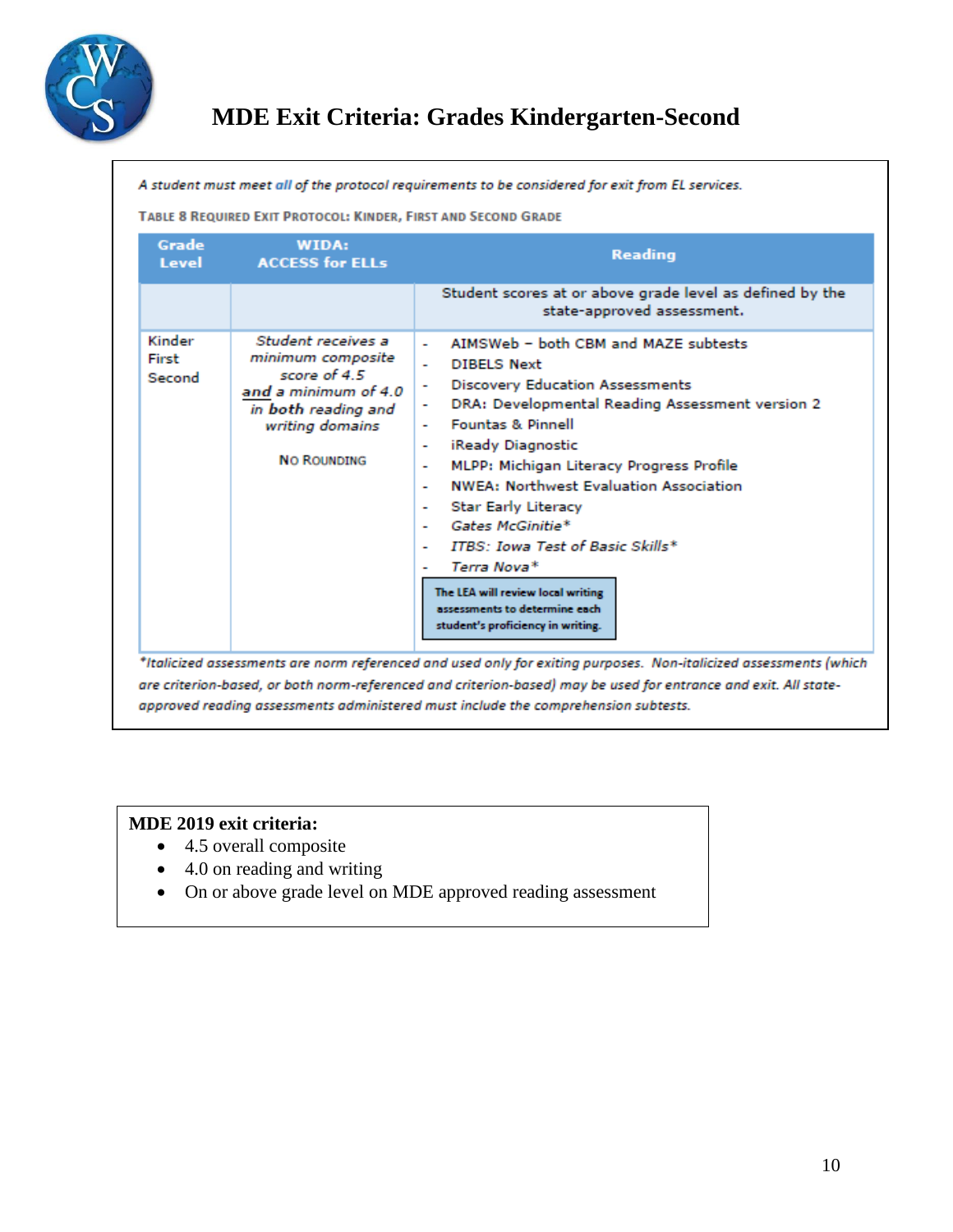

# **MDE Exit Criteria: Grades Third-Twelfth**

A student must meet all of the protocol requirements to be considered for exit from EL services.

TABLE 9 REQUIRED EXIT PROTOCOL: THIRD THROUGH TWELFTH GRADE

\*Italicized assessments are norm referenced and used only for exiting purposes. Non-italicized assessments (which are criterion-based, or both norm-referenced and criterion-based) may be used for entrance and exit. All stateapproved reading assessments administered must include the comprehension subtests.

| Grade<br><b>WIDA: ACCESS for</b><br>Level<br><b>ELLs</b>                                                                                                                    |             | <b>Reading</b>                                                                                                                                                                                                                                                                                                                                                                                                                                                                                                                                                                                                            |
|-----------------------------------------------------------------------------------------------------------------------------------------------------------------------------|-------------|---------------------------------------------------------------------------------------------------------------------------------------------------------------------------------------------------------------------------------------------------------------------------------------------------------------------------------------------------------------------------------------------------------------------------------------------------------------------------------------------------------------------------------------------------------------------------------------------------------------------------|
|                                                                                                                                                                             |             | Scores at the proficient or advanced proficient level on the<br>State Assessment, or scores at or above grade level as<br>defined by the assessment.                                                                                                                                                                                                                                                                                                                                                                                                                                                                      |
| Third<br>Student receives a<br>Fourth<br>minimum composite<br>Fifth<br>score of 4.5<br>and a minimum of 4.0<br>in both reading and<br>writing domains<br><b>NO ROUNDING</b> | ۰<br>٠<br>٠ | AIMSWeb - both CBM and MAZE subtests<br><b>DIBELS Next</b><br><b>Discovery Education Assessments</b><br>DRA Developmental Reading Assessment version 2<br><b>Fountas &amp; Pinnell</b><br>iReady Diagnostic<br><b>NWEA: Northwest Evaluation Association</b><br>QRI-5: Qualitative Reading Inventory<br><b>Star Reading</b>                                                                                                                                                                                                                                                                                               |
| <b>Sixth</b><br>Seventh<br>Eighth<br><b>Ninth</b><br><b>Tenth</b><br><b>Fleventh</b><br>Twelfth                                                                             |             | AIMSWeb - both CBM and MAZE subtests (6th - 8th)<br>DRA: Developmental Reading Assessment version 2<br>$(6th - 8th)$<br><b>Discovery Education Assessments</b><br>Fountas & Pinnell (6th - 8th)<br>iReady Diagnostic<br><b>NWEA: Northwest Evaluation Association</b><br>ORI-5: Qualitative Reading Inventory<br><b>Scantron Performance Series</b><br>SRI: Scholastic Reading Inventory<br><b>Star Reading</b><br>- $PSAT/SAT*$<br>Gates McGinitie*<br><b>ITBS: Iowa Test of Basic Skills*</b><br>Terra Nova*<br>The LEA will review local writing<br>assessments to determine each<br>student's proficiency in writing. |
|                                                                                                                                                                             |             | *Italicized assessments are norm referenced and used only for exiting purposes. Non-italicized assessments (which                                                                                                                                                                                                                                                                                                                                                                                                                                                                                                         |

are criterion-based, or both norm-referenced and criterion-based) may be used for entrance and exit. All reading assessments administered must include the comprehension subtests.

#### **MDE 2019 exit criteria:**

- 4.5 overall composite
- 4.0 on reading and writing
- On or above grade level on MDE approved reading assessment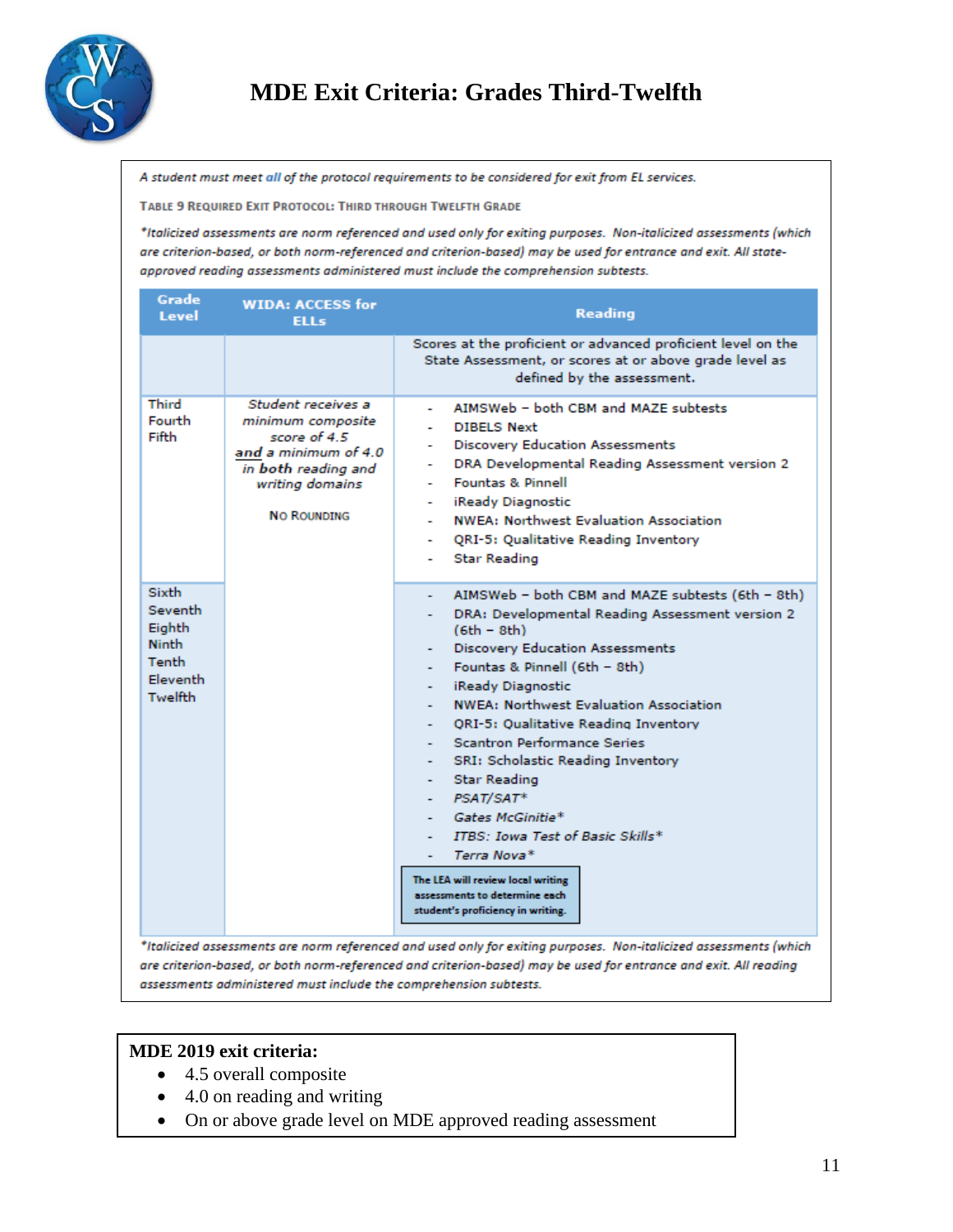# **Intake Overview**



- 1. Upon enrollment into the district, a copy of all registration forms showing another language is spoken in the home will be sent to the Department of Language Acquisition and to the buildings.
- 2. At the building level, the Language Acquisition Teacher will be notified by Language Acquisition Staff that they have a new student to assess with the W-APT/WIDA Screener. For middle and high schools, a Language Acquisition Teacher or WIDA proctor will be contacted to complete the screener. All screening is to be done within 10 days, with the exception of the beginning of the year when a 30-school day window is allowable.

*\*If the student is coming from a MI district, the Department of Language Acquisition will attempt to obtain the current WIDA level from the other district. A current score (less than a year old) eliminates the need to administer the W-APT/WIDA Screener*

- 3. The assessor will complete the W-APT/WIDA Screener, and send the screener/results to the Department of Language Acquisition.
- 4. The Department of Language Acquisition will input the data into both the WIDA Calculator & BAA site.
- 5. If a student scores a 5.0 in all 4 domains, additional Reading and Math content area assessments will be reviewed by the Administrator of Language Acquisition to determine if the student is eligible for ESL services.
- 6. After a level is determined, Power School updates will be completed by the Department of Language Acquisition.
- 7. A print out of the WIDA overall results will be printed from the BAA site and placed into the OCI Yellow EL file and a copy will be sent to the building to be shared with appropriate staff.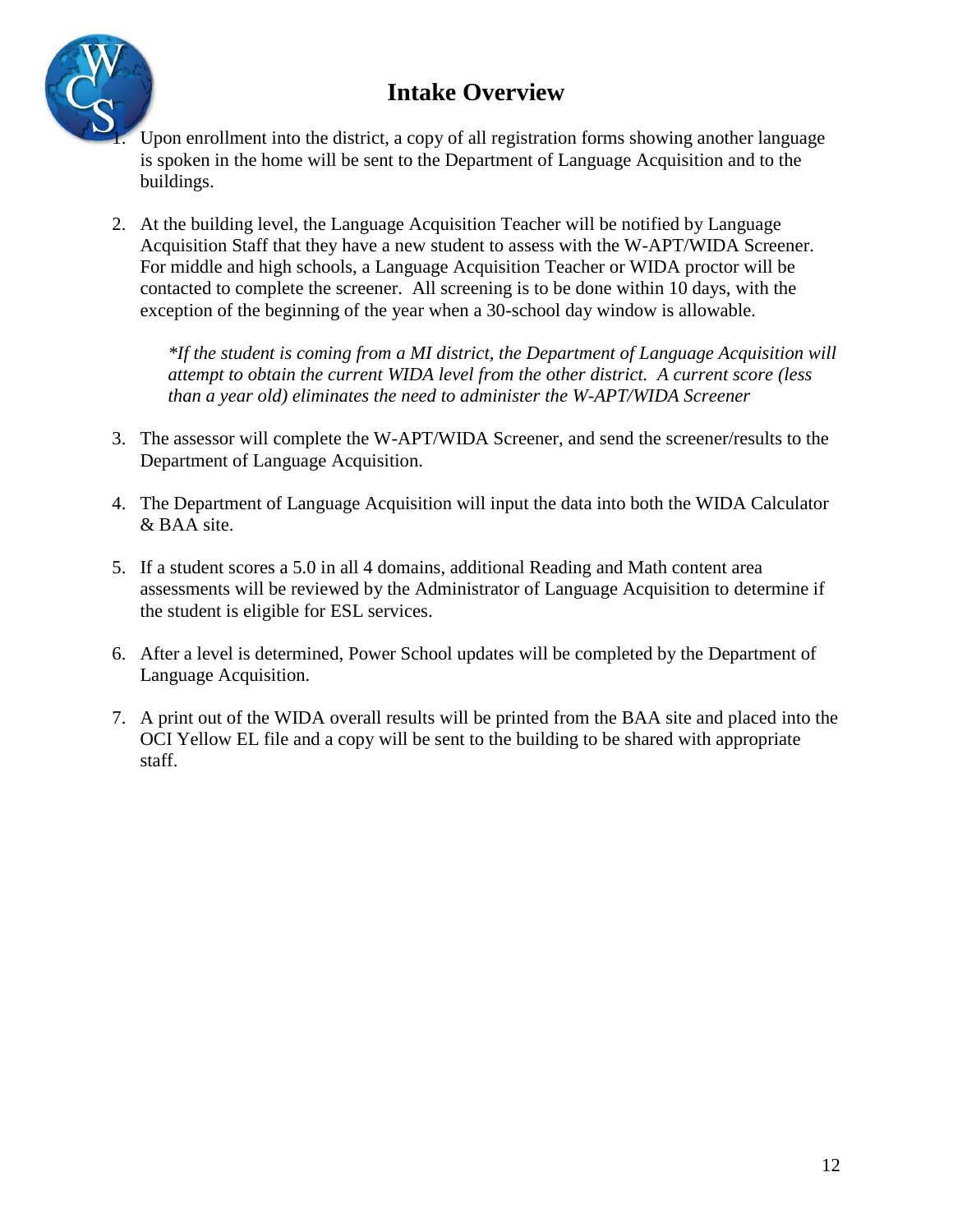

### **ENGLISH LEARNER INSTRUCTIONAL GOALS**

The Warren Consolidated Schools English as a Second Language (ESL) Program provides additional instruction in English. Language Acquisition students to achieve the same challenging academic standards required of all students in the district. These standards include achievement and proficiency in both English and other content areas. If needed, the use of the student's first language, through resources, to access prior knowledge, increase comprehension and use higher order thinking skills in English. It is essential that buildings maintain a school climate that is respectful of students' home languages and cultures. Students are given the English Language accommodations in general education courses necessary to develop their academic skills while learning English.

EL students receive additional program service in facilities in which non-EL students receive instruction. Adequate instructional materials are also provided to the ESL program to ensure effective program implementation. EL students have equal access to all district courses and programs.

English as Second Language (ESL) Program Goals:

- 1. To help EL students acquire English language proficiency in the areas of listening, speaking, reading, and writing;
- 2. To help EL students acquire core content knowledge while acquiring academic language proficiency to participate in the general education curriculum through the MTSS process;
- 3. To help EL students learn about school and community and to participate more fully in non-academic and extra-curricular opportunities offered by the school.

Underlying foundations of the English as a Second Language (ESL) Program include:

- A focused approach to achieve literacy in the English language and success in all school subjects.
- Program models which align with the district curriculum and district standards.
- The needs of EL students are considered a priority by the Superintendent, the Board of Education, principals and other administrators, teaching and support staff
- Decisions for placement, entry/exit, and for prescribing services are based on adequate assessments (instruments, training, and resources) and consultation.
- Communication to the student and family in their home language whenever possible.
- Using a whole language approach, which integrates listening, speaking, reading and writing.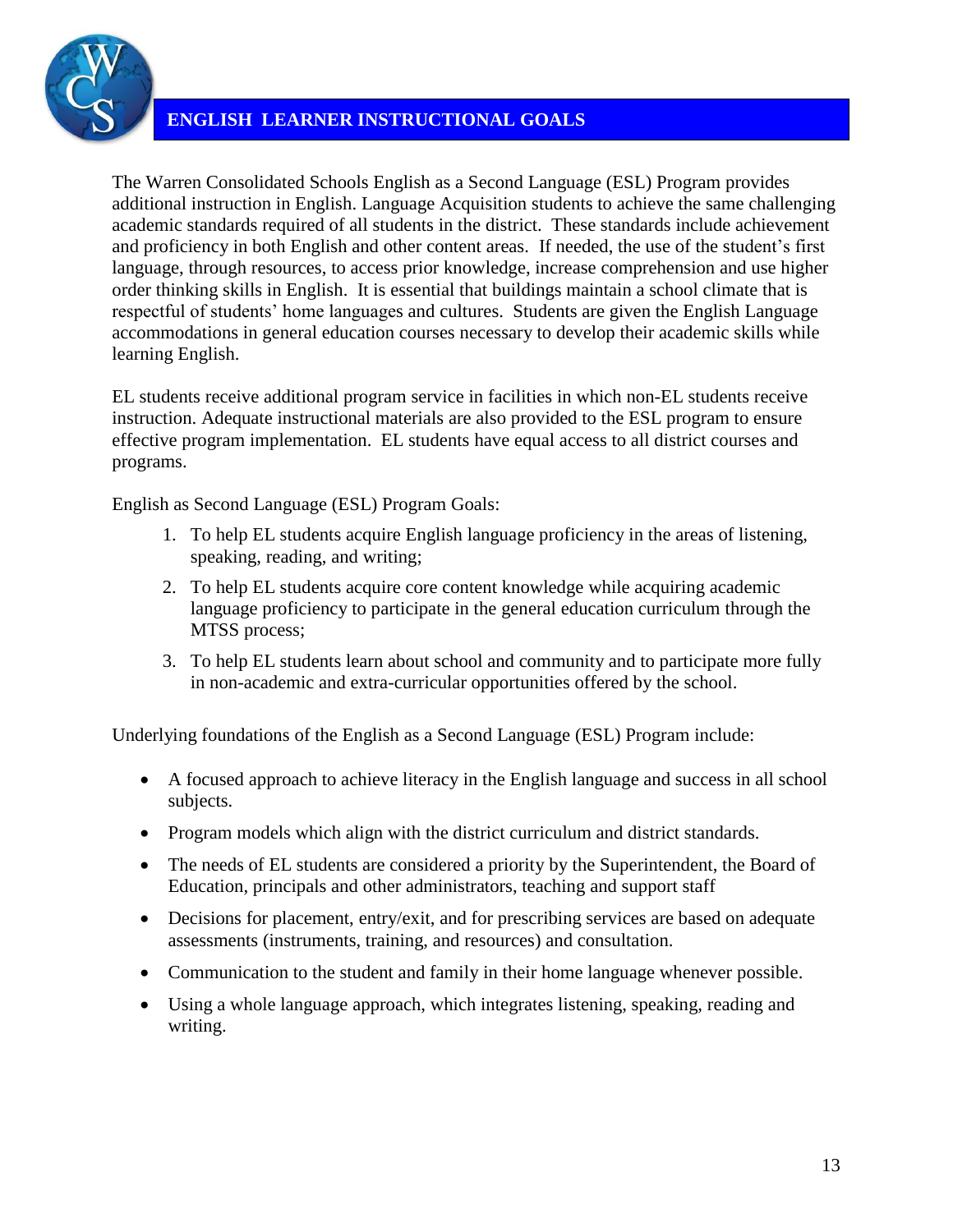

 Individualized services are varied to accommodate the needs of students allowing students to make a smooth transition to an all-English educational setting.

- High expectations for the learning and personal development of students acquiring English.
- The use of cooperative learning techniques, team teaching, push-in tutorial service, and collaboration among EL staff and the general education staff.
- Instructional materials which integrate the learning of English and other subjects in a thematic unit format.
- A district-wide effort to increase parental participation in school activities.
- An intensive district-wide staff development program designed to assist all teachers to become effective in teaching the EL student population.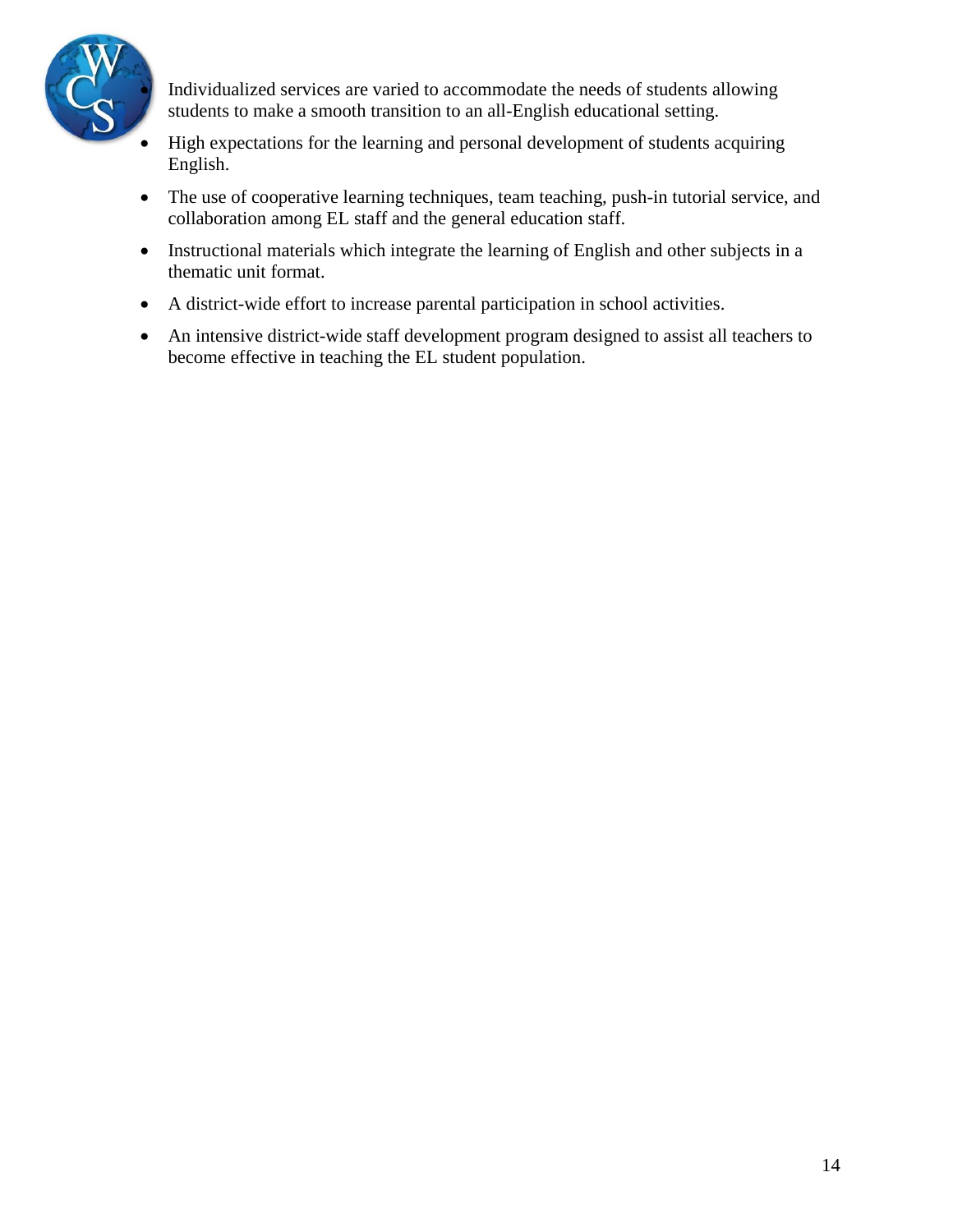

### **STUDENT PLACEMENT**

PHLOTE students are assessed with the W-APT screener (Kindergarten) or WIDA Screener (Grades 1-12) following the MDE guidelines established on page 7. Based on their performance in the four tested domains (listening, reading, writing, speaking), students are assigned a proficiency level. These levels, defined by the State of Michigan, are as follows:

**Entering** – A student's performance at this level indicates minimal or no English language acquisition in the area of listening, reading, writing, speaking and comprehension as defined for Michigan students at this grade level.

**Emerging** – A student's performance at this level indicates partial or developing English language acquisition in the areas of listening, reading, writing, speaking and comprehension as defined for Michigan students at this grade level.

**Developing** – A student's performance at this level indicates near-sufficient or mostly developed English language acquisition in the areas of listening, reading, writing, speaking and comprehension as defined for Michigan students at this grade level.

**Expanding** – A student's performance at this level indicates sufficient or well-developed English language acquisition in the areas of listening, reading, writing, speaking and comprehension as defined for Michigan students at this grade level.

**Bridging** – A student's performance at this level indicates substantial understanding and application of complex English language skills in the areas of listening, reading, writing, speaking and comprehension as defined for Michigan students at this grade level.

The W-APT/WIDA Screener results relate to the general education curriculum and pave the way for appropriate decisions regarding placement and services for students. Students will be assigned to levels of ESL service based on their degree of proficiency according to the results of the assessment.

Students are eligible for ESL service if their English language proficiency level is Entering, Emerging, Developing, Expanding, or Bridging. Students are not eligible if their proficiency level is Reaching.

EL Student Instructional Plans should follow the Multi-tiered System of Supports (MTSS) Process to ensure that any qualified student who meets intervention criteria has the opportunity to receive needed supports.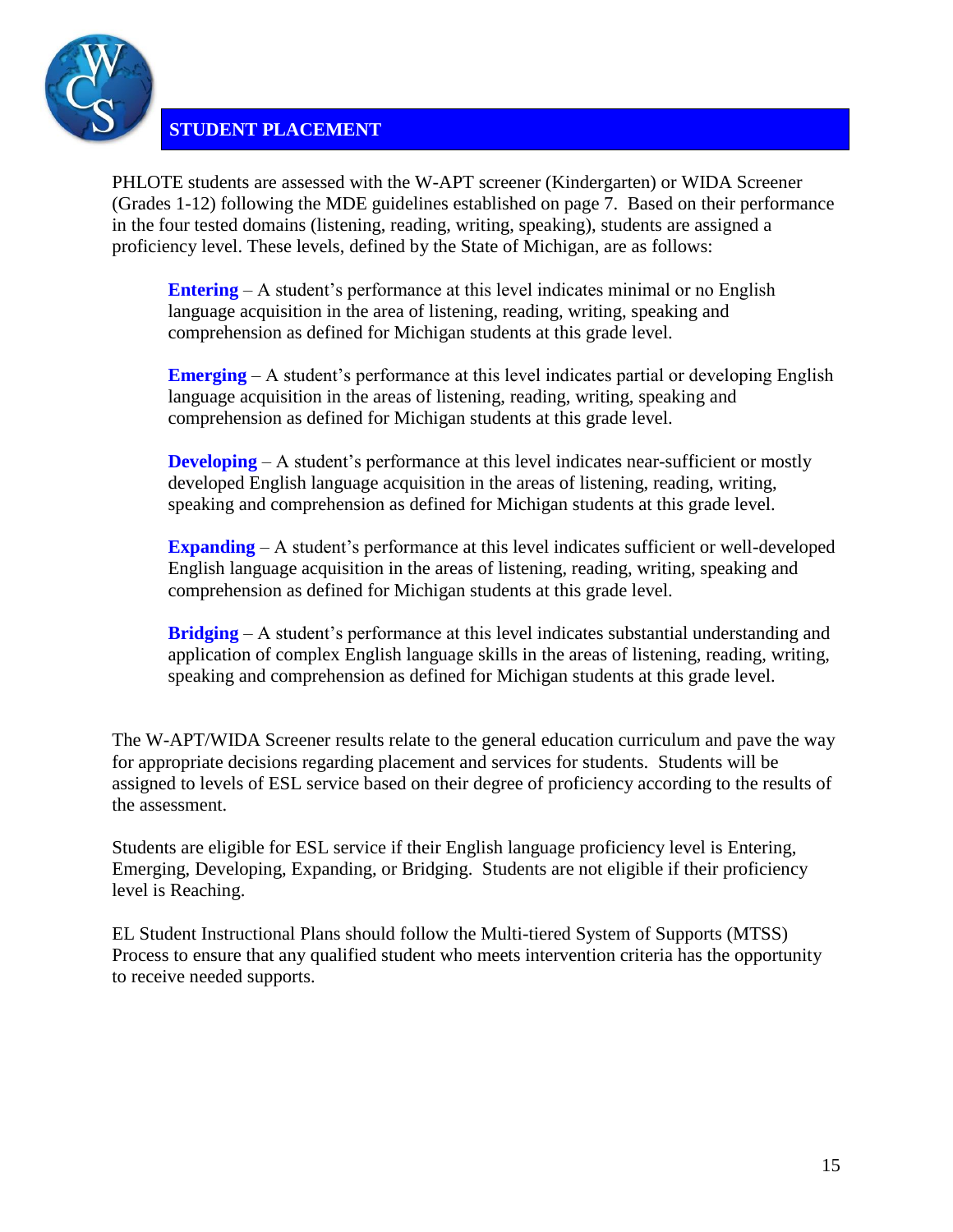

It is understood that all students eligible to receive English as a Second (ESL) program services will receive ESL services, regardless of any eligibility for any Special Education services. Furthermore, a student with disabilities status does not eliminate the obligation to provide the student with appropriate ESL services. Exceptions will be made on an individual basis and ESL teachers and staff will be included in such decisions. Students with disabilities may receive services from both the alternative language program and special education/Section 504 services as determined appropriate to their needs.

EL students with suspected disabilities will be process in accordance to the MDE Guidance Handbook for Educators of English learners with Suspected Disabilities and available training modules for school districts. The WCS MTSS Process will be considered for all students, and a team consisting of Language Acquisition Staff, Special Education Staff, MTSS interventionists, and counselors (at secondary level) will be part of the process.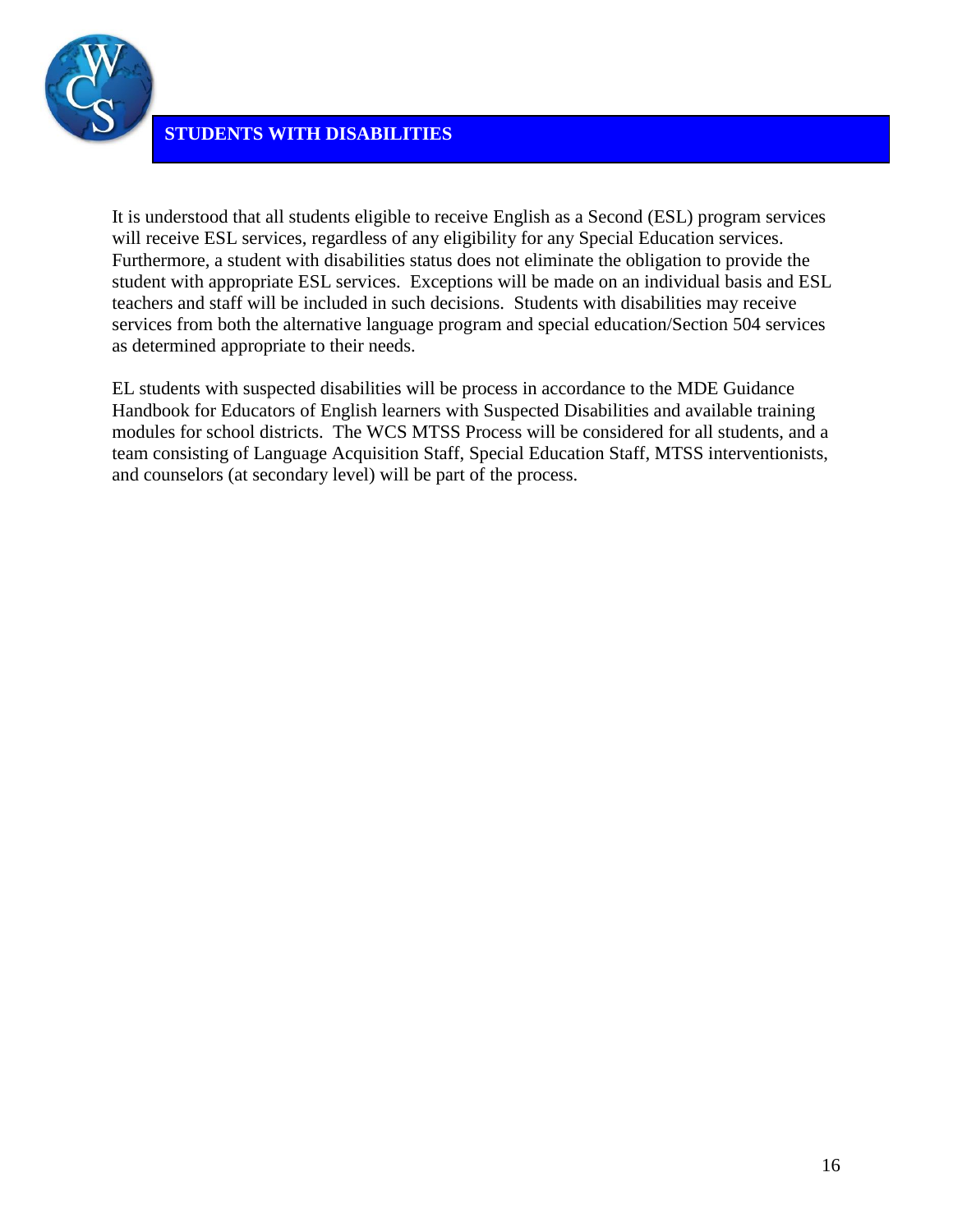

### **PARENT NOTIFICATION**

Once a student has been assessed and recommended for EL services, the parent/guardian will be notified by the Department of Language Acquisition of the student's eligibility via a letter written in English and, when possible, the home language. This letter will include a description of program services, the purpose of these services, and the manner in which the student will be helped. Parents may refuse services, however MDE requires all qualified students to take the WIDA ACCESS assessment each year until exit, even if services are refused. Transfer students must continue their ESL services if already identified as an EL in a previous district. An original copy of this letter will be maintained in the student's CA-60 file and a copy forwarded to the Department of Language Acquisition. When parents opt out of ESL services, the District will ensure that all students receive an appropriate education, including assistance in learning to speak English and in keeping up with core academic areas.

If a Kindergarten before December first scores exceptional, a letter will go home to include that the student scored proficient in speaking and listening and will be monitored to determine eligibility as he/she learns reading and writing skills.

In addition, parents receive notification if their child does not qualify due to a proficient screener in grades 1-12 (Example on p. 22 or if a FEL (Former English Learner) exited student has transferred into Warren Consolidated Schools.

A parent may withdraw his/her son/daughter from program services at any time. This can be done by appropriate written notification via the Parent Refusal Letter, as indicated on entrance and service letters. Parents may refuse services, however MDE requires all qualified students to take the WIDA ACCESS assessment each year until exit, even if services are refused.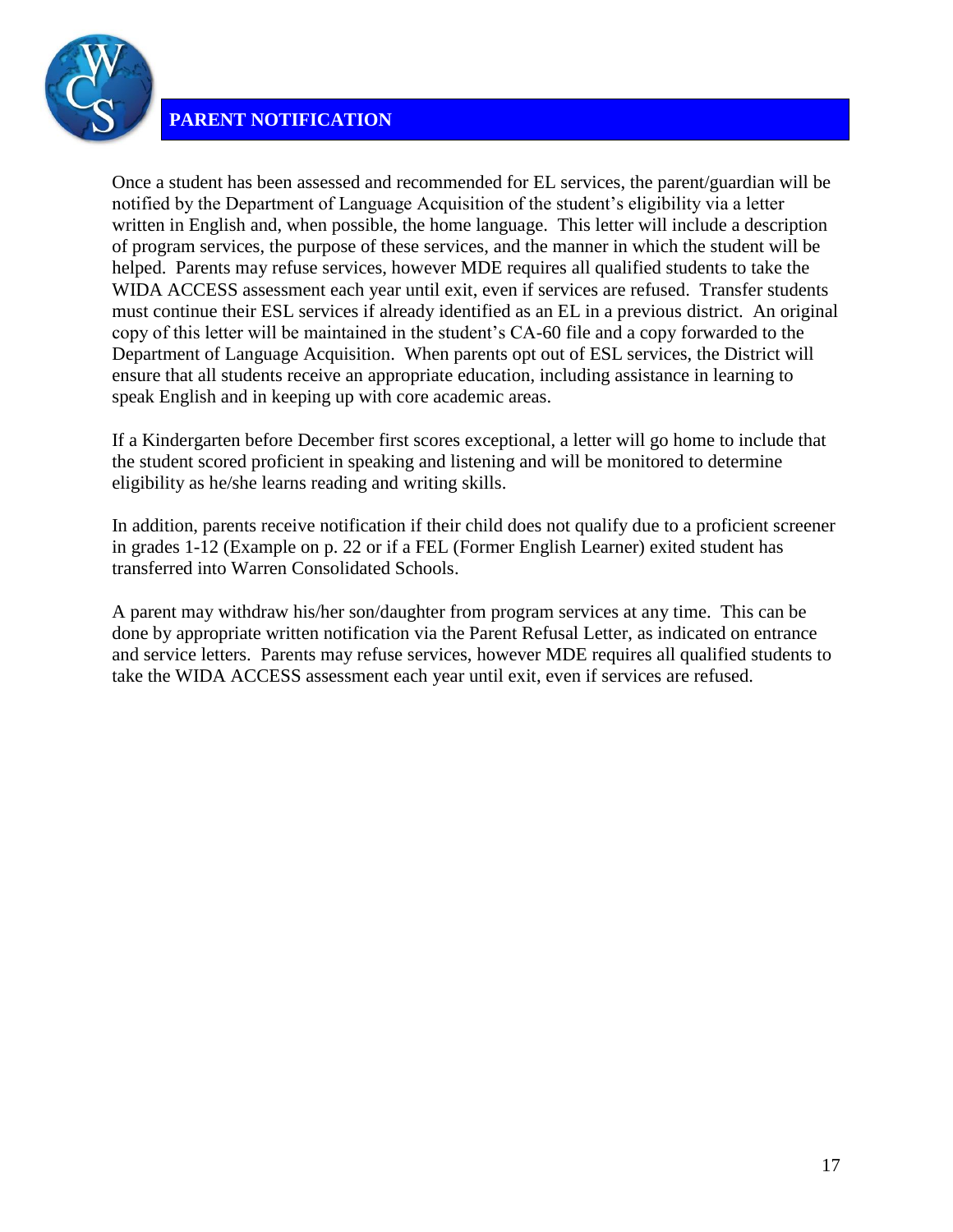

### **PROGRAM OVERVIEW: ELEMENTARY SCHOOL**

As soon as eligibility is determined through the W-APT/WIDA Screener English proficiency testing or previous service information obtained for transfer students, the school designs a program of support appropriate to the need of the student.

### **K-5 Program**

- ELs Serviced by:
	- o ESL Certified Language Acquisition Teacher
	- o And/or Language Acquisition Aide
	- o Pull-out small group model (Push-ion as appropriate)
	- o Groups determined by WIDA levels, individual domain scores, and intervention program criteria
	- o Services meet MDE approved program design below

| <b>Program Services for Students in Grades K-5 (Elementary School)</b>   |                       |                                                                                      |                                                                                                                                                                                                                                                                                                                                                                                               |  |  |
|--------------------------------------------------------------------------|-----------------------|--------------------------------------------------------------------------------------|-----------------------------------------------------------------------------------------------------------------------------------------------------------------------------------------------------------------------------------------------------------------------------------------------------------------------------------------------------------------------------------------------|--|--|
| W-<br><b>APT/WIDA</b><br><b>Screener</b><br><b>WIDA</b><br><b>ACCESS</b> | <b>WCS</b><br>Level   | Level of<br><b>Service</b><br>/Number of<br><b>Hours Daily</b>                       | <b>Program Description</b>                                                                                                                                                                                                                                                                                                                                                                    |  |  |
| Entering                                                                 | Level 1               | 30-60 minutes<br>daily                                                               | Daily sessions (5 weekly) provided by the Language Acquisition<br>Teacher (LAT). General education teachers, in conjunction with the<br>Language Acquisition Teacher, accommodate materials as needed<br>and implement MTSS.                                                                                                                                                                  |  |  |
| Emerging                                                                 | Level 2               | 30-60 minutes<br>daily                                                               | Daily sessions (5 weekly) provided by the Language Acquisition<br>Teacher (LAT). General education teachers, in conjunction with the<br>Language Acquisition Teacher, accommodate materials as needed<br>and implement MTSS.                                                                                                                                                                  |  |  |
| Developing                                                               | Level 3               | 30-60 minutes<br>3-5xs a week                                                        | 3-5 weekly sessions of ESL service provided by Language<br>Acquisition staff. The work of the aide is supervised by qualified<br>LAT unless the aide is working solely in a support role. General<br>education teachers, in conjunction with the Language Acquisition<br>Teacher, accommodate materials as needed and implement MTSS.                                                         |  |  |
| Expanding                                                                | Level 4               | 20-30 minutes/<br>$1-3xs$ a week<br>(as needed)<br>based on<br>ongoing<br>monitoring | 1-3 weekly sessions of ESL service provided by Language<br>Acquisition staff. The work of the aide is supervised by qualified<br>LAT unless the aide is working solely in a support role. Students<br>may be pulled in low domain area as needed. General education<br>teachers, in conjunction with the Language Acquisition Teacher,<br>accommodate materials as needed and implement MTSS. |  |  |
| <b>Bridging</b>                                                          | Level 5               | Monitoring                                                                           | Continues service in general education through monitoring by<br>classroom teacher under consultation with building principal.                                                                                                                                                                                                                                                                 |  |  |
| Reaching                                                                 | Level 6<br><b>FEL</b> | Monitoring                                                                           | Level 6 continues services until FLEP (Former English Learners)<br>status. Provide language supports as needed. Monitor by teacher<br>under building principal for 4 years upon exiting program.                                                                                                                                                                                              |  |  |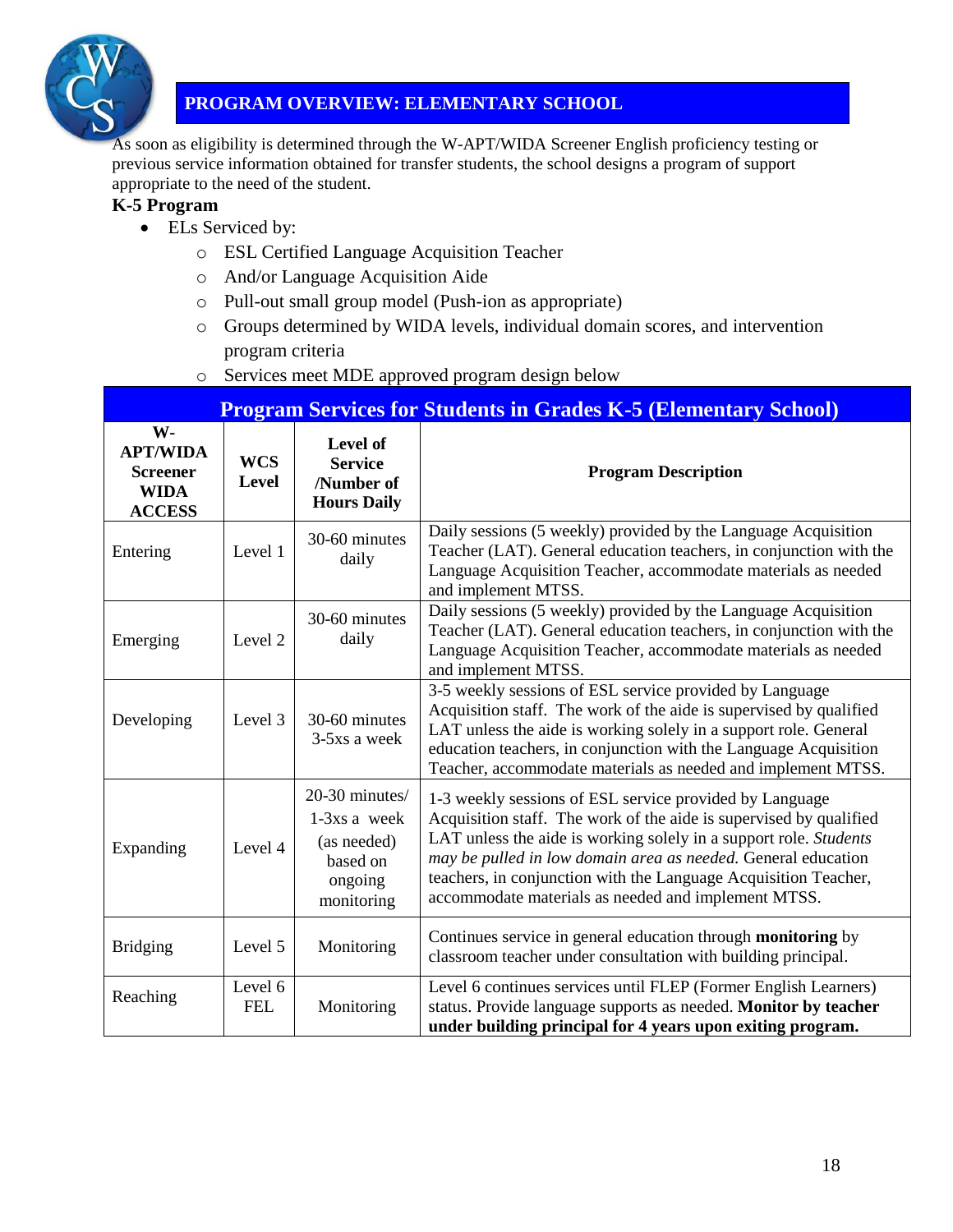

### **PROGRAM OVERVIEW: MIDDLE SCHOOL**

Middle School students will be placed into classes in accordance with their English language proficiency level based on the WIDA Screener or WIDA ACCESS. Middle school sites offer classes for Level 1 students that promote literacy skills for the ELs. Level 2 and above ELs are offered Language Acquisition support in their non-sheltered general education classes.

#### **6-8 Program:**

- ELs Serviced by:
	- o ESL certified teacher (Sheltered level 1/newcomer 2)
	- o ESL Certified Language Acquisition Teacher (Non-Sheltered Levels 2-4)
		- Pull-out small group model
	- o And/or Language Acquisition Aide (push-in/pull out levels 2-4)
	- o Groups determined by WIDA levels, individual domain scores, and district assessments
	- o Language Acquisition Teacher schedules small groups
	- o Services meet MDE approved program design below

| <b>Program Services for Students in Grades 6-8 (Middle School)</b> |                         |                                                          |                                                                                                                                                                                                                                                                                                                                                                                                                                                                                                                                                                 |  |
|--------------------------------------------------------------------|-------------------------|----------------------------------------------------------|-----------------------------------------------------------------------------------------------------------------------------------------------------------------------------------------------------------------------------------------------------------------------------------------------------------------------------------------------------------------------------------------------------------------------------------------------------------------------------------------------------------------------------------------------------------------|--|
| <b>WIDA</b><br><b>Screener</b><br><b>WIDA</b><br><b>ACCESS</b>     | <b>WCS</b><br>Level     | Level of<br>Service /<br>Number of<br><b>Hours Daily</b> | <b>Program Description</b>                                                                                                                                                                                                                                                                                                                                                                                                                                                                                                                                      |  |
| Entering                                                           | Level<br>1              | 5 hours<br>daily<br>sheltered-<br>Newcomers              | Sheltered core content for language development and common core content area to<br>newcomers by ESL certified teacher (level 1). Students receive instruction across the<br>curriculum content areas and have opportunities to participate with same age peers in<br>the school. Literacy in both academic and social situations is developed. Sheltered<br>instruction recommended for Level 1s 1st year in a U.S. School.                                                                                                                                     |  |
| Emerging                                                           | Level<br>$\overline{c}$ | $30 - 60$<br>minutes 3-<br>5xs a week                    | 3-5 days a week with an ESL or Bilingual Certified teacher. Pull out for language<br>development and common core content area learning by ESL certified teacher. Push-<br>in language supports by language acquisition aides (with collaboration and guidance<br>of ESL/content area certified teachers). General education teachers, in conjunction<br>with the LAT, accommodate materials as needed and implement MTSS.                                                                                                                                       |  |
| Developing                                                         | Level<br>3              | $30 - 60$<br>minutes 3-<br>5xs a week                    | 3-5 days a week provided by a Language Acquisition Teacher (pull-out) and/or Aide<br>(push-in) within context of regular education under the direct supervision of the<br>classroom teacher. Push-in language supports by aides (with collaboration and<br>guidance of ESL/content area certified teachers. General education teachers, in<br>conjunction with the LAT, accommodate as needed and implement MTSS.                                                                                                                                               |  |
| Expanding                                                          | Level<br>4              | $20 - 30$<br>minutes<br>$1-3xs$ a<br>week<br>(as needed) | 1-3 weekly sessions as needed of ESL service provided by LAT and/or aide working<br>under the supervision of the classroom teacher. Pull-out language supports by<br>language acquisition teacher in low domain area (if applicable). Push-in language<br>supports as needed by language acquisition aides (with collaboration and guidance of<br>ESL/content area certified teachers). Students may be pulled in low domain area as<br>needed. General education teachers, in conjunction with the LAT, accommodate<br>materials as needed and implement MTSS. |  |
| <b>Bridging</b>                                                    | Level<br>5              | Monitoring                                               | Continues service in general education through monitoring by classroom teacher<br>under consultation with building principal.                                                                                                                                                                                                                                                                                                                                                                                                                                   |  |
| Reaching                                                           | Level<br>6/FEL          | Monitoring                                               | Level 6 continues services until FEL (Formerly English Learner) status. Provide<br>language supports as needed. Monitor by teachers and counselor, under building<br>principal, for 4 years upon exiting program.                                                                                                                                                                                                                                                                                                                                               |  |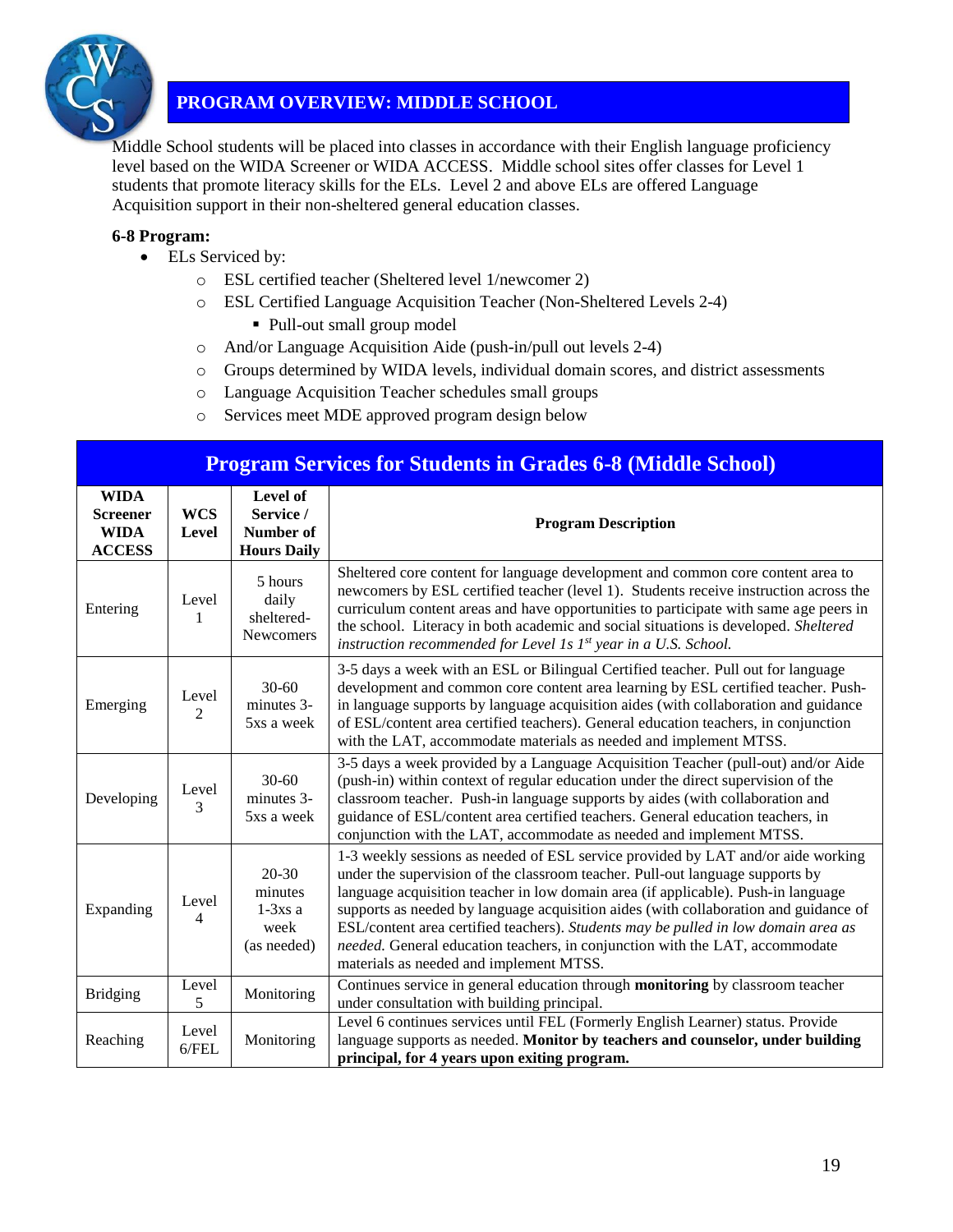

### **PROGRAM OVERVIEW: HIGH SCHOOL**

High School students will be placed into classes in accordance with their English language proficiency level based on the WIDA Screener or WIDA ACCESS. High school sites offer classes for Level 1 and Level 2 students that promote literacy skills for ELs. Non-newcomers and Level 3-4 ELs are offered Language Acquisition support with general education classes.

#### **9-12 Program:**

- ELs Serviced by:
	- o Core Content Certified Teacher (Sheltered level 1-2)
	- o ESL Certified Language Acquisition Teacher (Non-Sheltered Levels 2-4)
		- Pull-out small group model
	- o And/or Language Acquisition Aide (push-in/pull out levels 2-4)
	- o Groups determined by WIDA levels, individual domain scores, and district assessments
	- o Language Acquisition Teacher schedules small groups
	- o Services meet MDE approved program design below

|                                                                | <b>Program Services for Students in Grades 9-12 (High School)</b> |                                                             |                                                                                                                                                                                                                                                                                                                                                                                                                                                                                                                                                                                                                                                                                       |  |  |
|----------------------------------------------------------------|-------------------------------------------------------------------|-------------------------------------------------------------|---------------------------------------------------------------------------------------------------------------------------------------------------------------------------------------------------------------------------------------------------------------------------------------------------------------------------------------------------------------------------------------------------------------------------------------------------------------------------------------------------------------------------------------------------------------------------------------------------------------------------------------------------------------------------------------|--|--|
| <b>WIDA</b><br><b>Screener</b><br><b>WIDA</b><br><b>ACCESS</b> | <b>WCS</b><br><b>Level</b>                                        | Level of<br>Service /<br>Number of<br><b>Hours</b><br>daily | <b>Program Description</b>                                                                                                                                                                                                                                                                                                                                                                                                                                                                                                                                                                                                                                                            |  |  |
| Entering                                                       | Level<br>1                                                        | 5 hours<br>daily<br>sheltered-<br>Newcomer<br>S             | Newcomer Sheltered Level 1 Courses: 3-5 daily sessions: ELD English, ELD Science,<br>ELD Social Studies, ELD Math provided by a Highly qualified certified teacher and direct<br>consultation with an ESL certified specialist. Math and English credits meet Michigan<br>Merit Criteria for graduation credits. *Sheltered instruction recommended 1st year in a<br>U.S. School.                                                                                                                                                                                                                                                                                                     |  |  |
| Emerging                                                       | Level<br>$\overline{2}$                                           | $30 - 60$<br>minutes 3-<br>5xs a week                       | Newcomer Sheltered Level 2 Courses: 2-4 daily sessions: All core subjects meet<br>Michigan Merit Criteria for graduation credits. *Sheltered instruction recommended 2nd<br>year in a U.S. School. Students in year 3 may be sheltered if WIDA below 3.0 for available<br>courses. Non-Sheltered: Pull out for language development and common core content<br>area learning by ESL certified teacher (non-immigrant level 2s). Push-in language<br>supports by language acquisition aides (with collaboration and guidance of ESL/content<br>area certified teachers). General education teachers, in conjunction with the LAT,<br>accommodate materials as needed & implement MTSS. |  |  |
| Developing                                                     | Level<br>3                                                        | $30 - 60$<br>minutes 3-<br>5xs a week                       | 3-5 days a week provided by a Language Acquisition Teacher (pull-out) and/or Aide<br>(push-in) within context of regular education under the direct supervision of the classroom<br>teacher. Push-in language supports by language acquisition aides (with collaboration and<br>guidance of ESL/content area certified teachers. General education teachers, in<br>conjunction with the LAT, accommodate as needed $\&$ implement MTSS.                                                                                                                                                                                                                                               |  |  |
| Expanding                                                      | Level<br>4                                                        | $20 - 30$<br>minutes<br>$1-3xs$ a<br>week<br>(as needed)    | 1-3 weekly sessions as needed of ESL service provided by LAT and/or aide working<br>under the supervision of the classroom teacher. Pull-out language supports by language<br>acquisition teacher in low domain area (if applicable). Push-in language supports as<br>needed by language acquisition aides (with collaboration and guidance of ESL/content<br>area certified teachers). Students may be pulled in low domain area as needed. General<br>education teachers, in conjunction with the LAT, accommodate materials as needed $\&$<br>implement MTSS.                                                                                                                      |  |  |
| <b>Bridging</b>                                                | Level<br>5                                                        | Monitoring                                                  | Continues service in general education through <b>monitoring</b> by classroom teacher under<br>consultation with building principal.                                                                                                                                                                                                                                                                                                                                                                                                                                                                                                                                                  |  |  |
| Reaching                                                       | Level<br>$6$ /FEL                                                 | Monitoring                                                  | Level 6 continues services until FLEP (Formerly English Learner) status. Provide<br>language supports as needed. Monitor by classroom teachers and counselor, under<br>building principal, for 4 years upon exiting program.                                                                                                                                                                                                                                                                                                                                                                                                                                                          |  |  |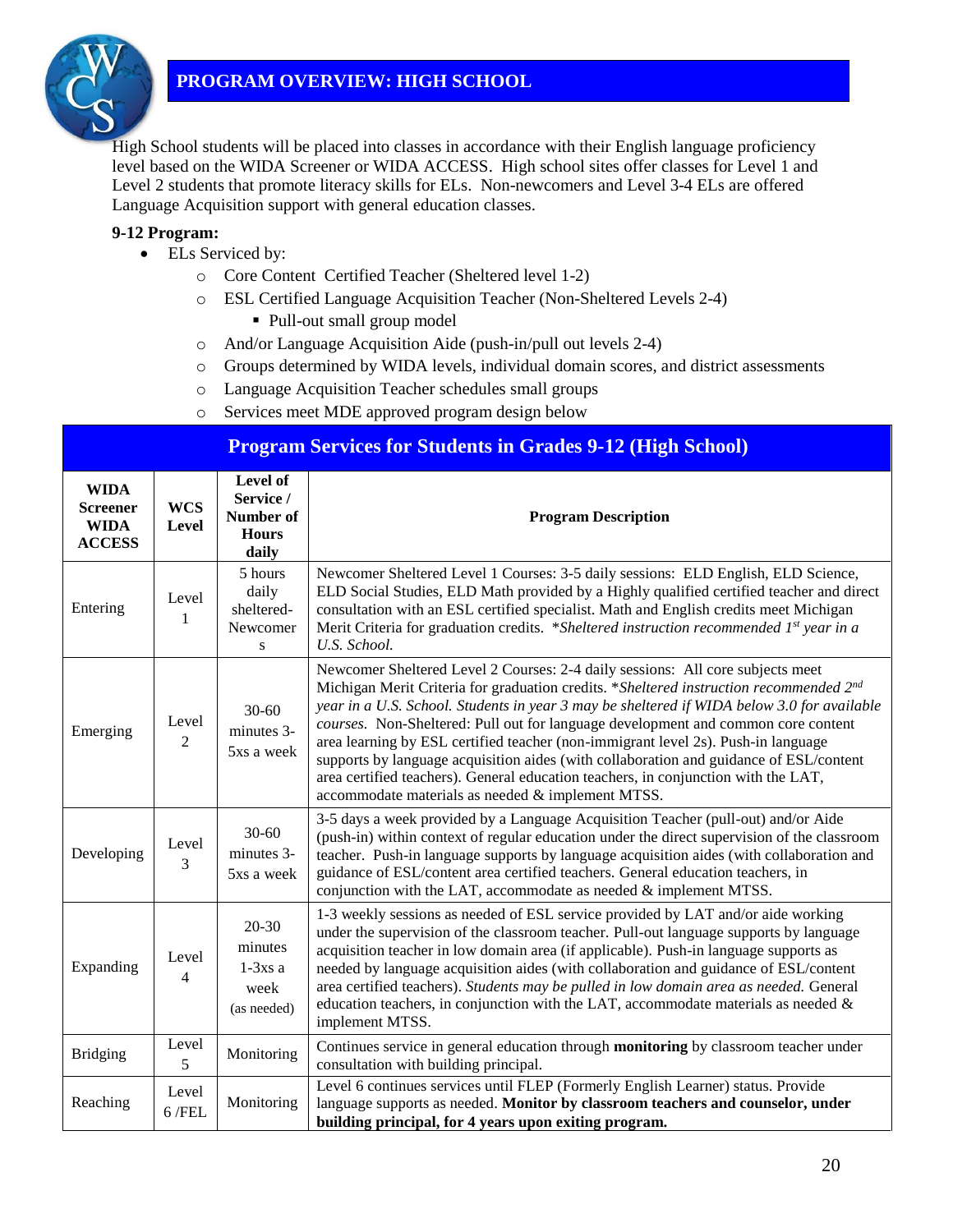

A systematic and uniform procedure for enrolling, assessing, and monitoring the progress of eligible EL students has been developed by the Warren Consolidated Schools. The enrollment of EL students follows the same enrollment procedures for any Warren Consolidated Schools student. The building Language Acquisition contact assists the Department of Language Acquisition in determining and providing appropriate services to students in a timely manner.

The school will be responsible for maintaining the following records:

- The completed Student Registration Form (Form 642180) and other enrollment forms in the student's CA 60 file;
- All prior EL test reports and current *English Language Proficiency Assessment Individual Student Report* in the **YELLOW EL FILE FOLDER**, clearly labeled with the student's first and last name, in the students CA 60 file;
- A copy of all EL Parent Notification/Withdrawal letters in the **YELLOW EL FILE FOLDER;**
- Maintain any special program/service information/letters deemed necessary by the **District**
- Upon exiting the program, all exit paperwork and FLEP Monitoring documents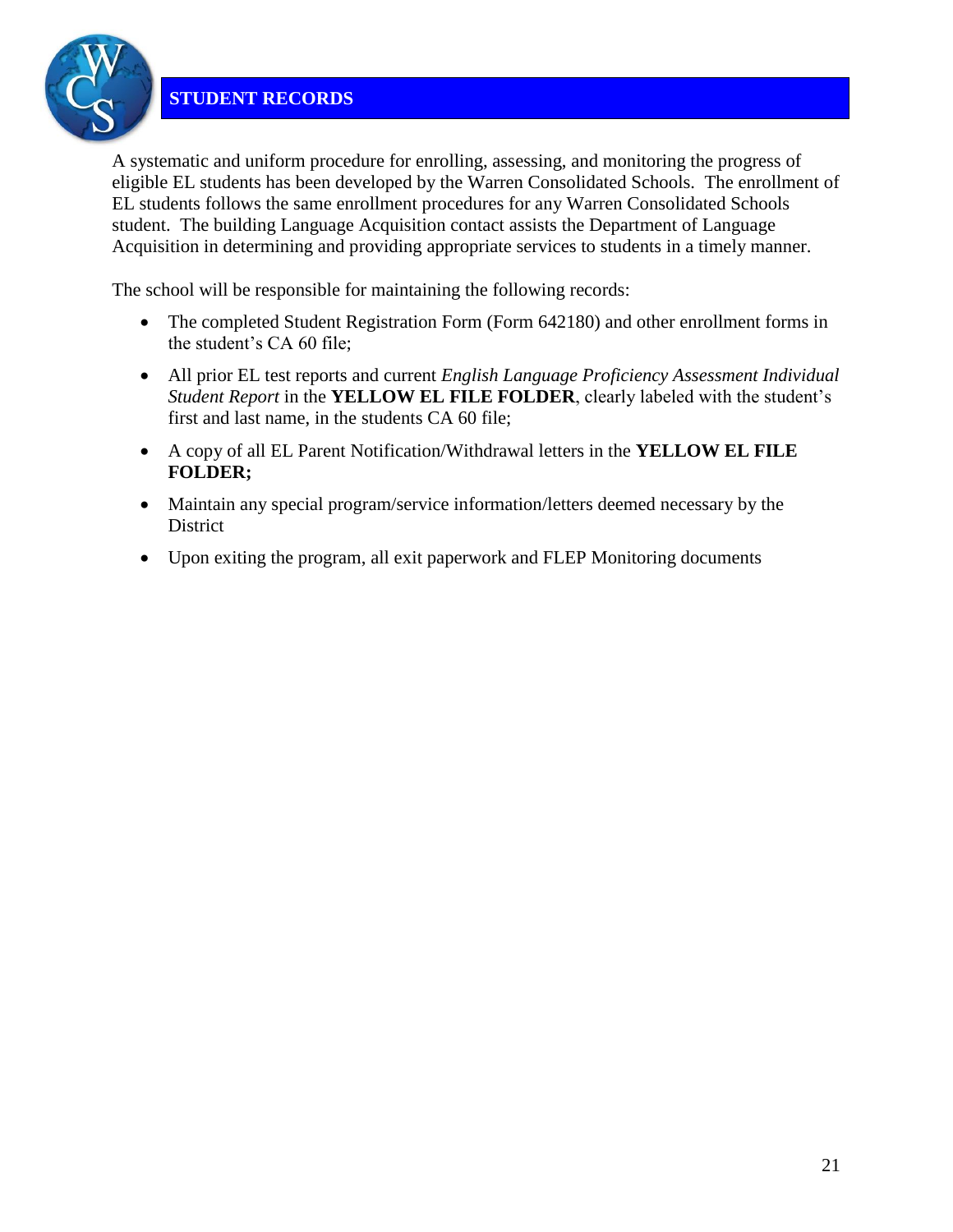

**GRADE LEVEL PLACEMENT**

#### **Elementary and Middle School Students (K-8)**

Parents are asked to provide student records including previous schooling when available. Students will be placed at a grade level comparable to their age-mates.

### **High School Students (9-12).**

**Students who are able to present transcripts** describing their previous schooling will be considered for grade levels comparable to those indicated on their transcripts.

Students **without transcripts** will be placed into an appropriate program. A student who presents transcripts within one semester of graduation will be reclassified according to the credit(s) earned.

Students of High School age will be placed in the appropriate high school courses.

#### Earning Graduation Credit

Normal admission procedures will apply in the registration and granting of credit to new students. Students who are under 20 years of age before September 1<sup>st</sup> are allowed to enroll at the high school.

It is presumed that any student not receiving credit because of late enrollment has NOT been in school prior to entering the Warren Consolidated Schools. For example, a student entering in December who has not attended anywhere during the current school year would not be eligible for credit for that semester.

Students who have been receiving consistent education, prior to their arrival in the Warren Consolidated Schools, will be given credit for those hours of instruction.

A student who is able to present proof of enrollment in another school during the semester may earn full credit if he or she has been enrolled in a corresponding course.

Before graduating from a high school in Warren Consolidated Schools, the English Learner student, as in the case of any other student, must have accumulated the required credits for graduation. Appropriate credit towards graduation will be given for schooling which occurred prior to enrollment in Warren Consolidated Schools.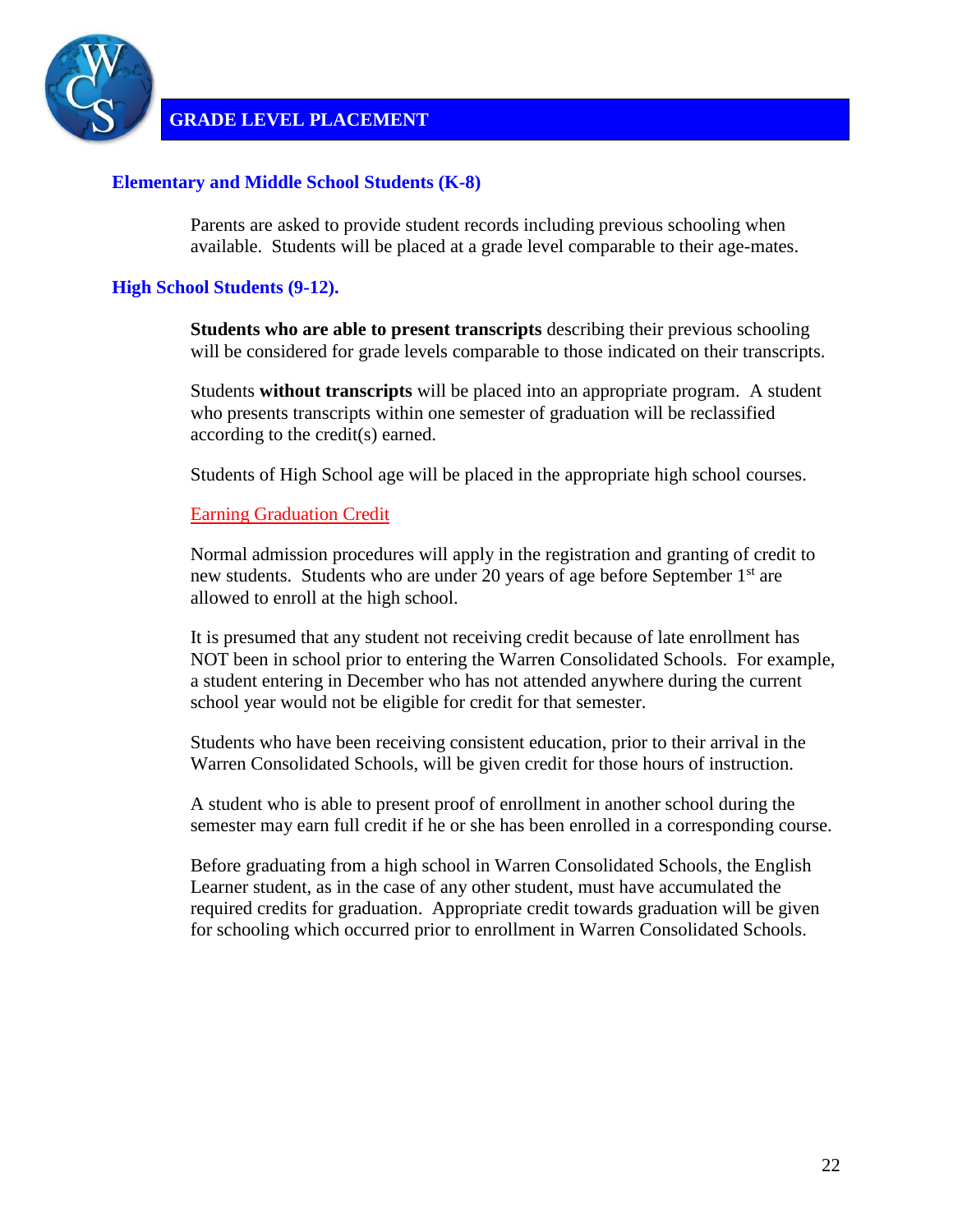

#### **Evaluation of Transcripts for graduation credits**

A transcript is official documentation of a student's previous schoolwork. Under ideal circumstances, these documents must contain the name of the student, the name of the school, its address, the official stamp of that school, the signature of the administrator, and the dates of the school year the transcript covers, the course of study, the year end results and the grade level attained. An official transcript/document may be presented in the language of the sending school. The student's counselor must examine the transcripts, reaching out for assistance as necessary, to make decisions on scheduling placement and determination of credits earned. Student transcripts with equivalent coursework can be given appropriate credit for that course towards graduation.

#### **Placement into Secondary Courses**

The appropriate administrator or student's counselor will develop the student's schedule and determine the number of credits still required for graduation. Individual consideration will be given to each student. The building counselor or administrator will meet the student and/or the student's parents/guardian to collect background information pertinent to the student's needs. *As a reminder, a student cannot be determined to qualify for ESL services outside of the office of Language Acquisition though MDE approved WIDA Screening.* 

### **Graduation Requirements**

Each high school graduate of Warren Consolidated Schools is required to complete the required credits including course work completed in previous schools as proven by official transcripts. If a senior student transfers after the beginning of the school year, the transcript will be evaluated by the designated building administrator/counselor to determine graduation status with the following considerations:

- Must have the required units of credit or equivalent to graduate
- Must have Specific course requirements as defined by the State of Michigan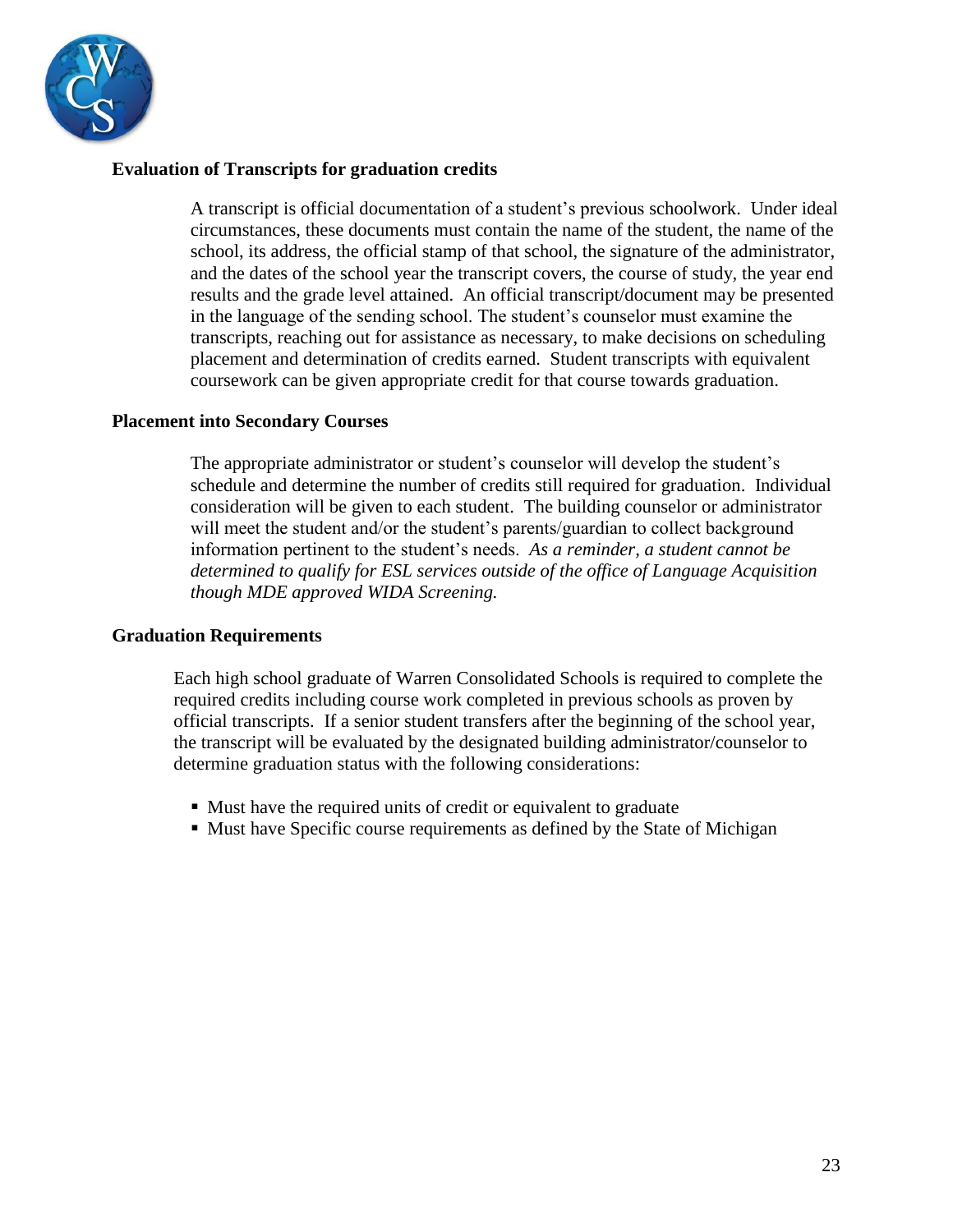### **ENGLISH as a SECOND LANGUAGE PROGRAM MODELS**



### ESL Course Placement and Intervention Program Models

At the elementary schools, students receive instruction in the general education classroom and attend the ESL Intervention Program for small group lessons in targeted language acquisition skills. Every effort will be made to connect this special instruction with the student's classroom lessons. Communication with and support for the classroom teacher is included.

At the middle school level, the ESL Course Placement Program consists of courses in core content areas that are designed to address the language/literacy needs of entering EL students. These sheltered courses are offered to students who score at the entering level (level 1) and recommended for Level 1 students during their first year in a U.S. School. Students with WIDA Levels above a 2.0 or in their 2+ years in school receive ESL support from a language acquisition teacher as intervention through the ESL Intervention Program Model.

At the high school level, the ESL Course Placement Program consists of courses in core content areas that are designed to address the language/literacy needs of EL students. These courses are offered on a continuum based on the literacy levels of the students. This placement is recommended for students who score at Entering (Level 1)/Emerging (Level 2). Students with WIDA Levels above a 3.0 or in their  $3+$  years in school receive ESL support from a language acquisition teacher as intervention through the ESL Program Model.

### Push-In Tutorial Model

In this model the instruction is planned by the classroom teacher. The model requires training for the aide and the classroom teacher. The aide support is used to enhance instruction for EL students and should not be relegated to clerical tasks. While the aide works with students and classroom teachers, the work of the aide should be supervised by qualified ESL staff and/or classroom teacher. This model is recommended for students who are in general core (nonsheltered) classrooms.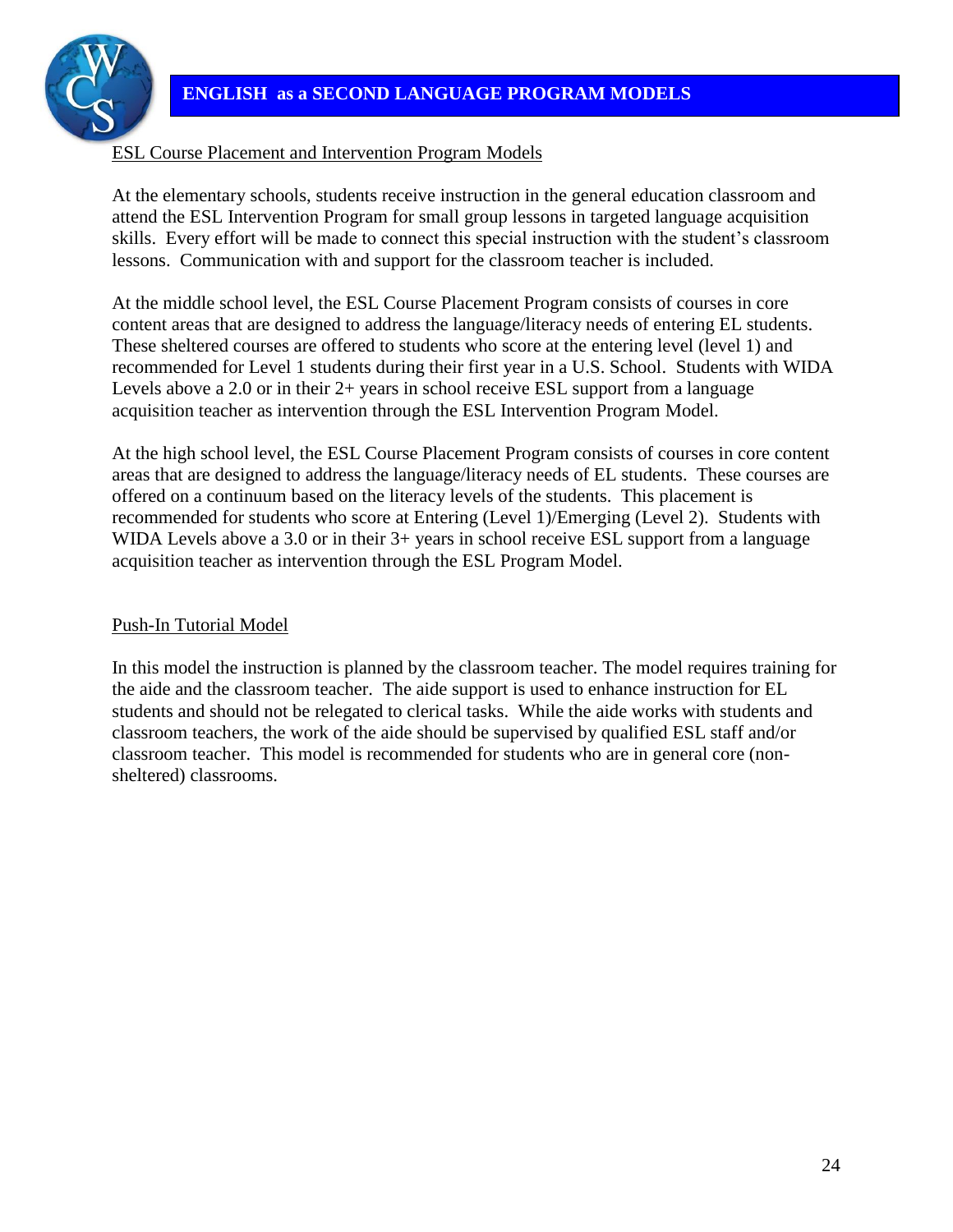

Warren Consolidated Schools uses standardized tests in combination with systematic assessment of language proficiency (WIDA ACCESS) to determine when students are ready to progress to higher levels of the ESL program and when they meet MDE exit criteria.

| <b>Grade Level</b> | <b>Language Proficiency Test</b> | <b>Achievement Tests</b> |
|--------------------|----------------------------------|--------------------------|
|                    |                                  | <b>MLPP</b>              |
| $K-1^{st}$         | <b>WIDA ACCESS</b>               | DRA <sub>2</sub>         |
|                    | <b>WIDA ACCESS</b>               | DRA <sub>2</sub>         |
| 2 <sup>nd</sup>    |                                  | <b>NWEA</b>              |
|                    |                                  | <b>MSTEP</b>             |
|                    |                                  | DRA <sub>2</sub>         |
| 3 <sup>rd</sup>    | <b>WIDA ACCESS</b>               | <b>NWEA</b>              |
|                    |                                  | <b>MSTEP</b>             |
|                    | <b>WIDA ACCESS</b>               | DRA <sub>2</sub>         |
| $4^{th} - 5^{th}$  | <b>MStep</b>                     | <b>NWEA</b>              |
|                    |                                  | <b>MSTEP</b>             |
|                    |                                  | DRA <sub>2</sub>         |
| $6^{th} - 8^{th}$  | <b>WIDA ACCESS</b>               | <b>NWEA</b>              |
|                    |                                  | <b>MSTEP</b>             |
| q <sup>th</sup>    | <b>WIDA ACCESS</b>               | <b>NWEA</b>              |
|                    |                                  | <b>MSTEP</b>             |
| 10th               | <b>WIDA ACCESS</b>               | <b>NWEA</b>              |
|                    |                                  | <b>PSAT</b>              |
|                    |                                  | <b>SAT</b>               |
| 11 <sup>th</sup>   | <b>WIDA ACCESS</b>               | Work Keys                |
|                    |                                  | <b>MSTEP</b>             |
| $12^{th}$          | <b>WIDA ACCESS</b>               | N/A                      |

### **District English Learner Student Assessment Plan**

ELs, like all students, follow the district assessment calendar for achievement assessments. The WIDA ACCESS assessment is administered according to the MDE window in February-March. This information is used in combination with teacher observations and parent information to monitor their progress and provide educational services. Please refer to the [www.wcskids.net](http://www.wcskids.net/) website or [www.Michigan.gov](http://www.michigan.gov/) for local and state assessment details.

**Students in grades K-12 may exit the program if the MDE required exit conditions are met (See pages 9-11 for exit protocol).**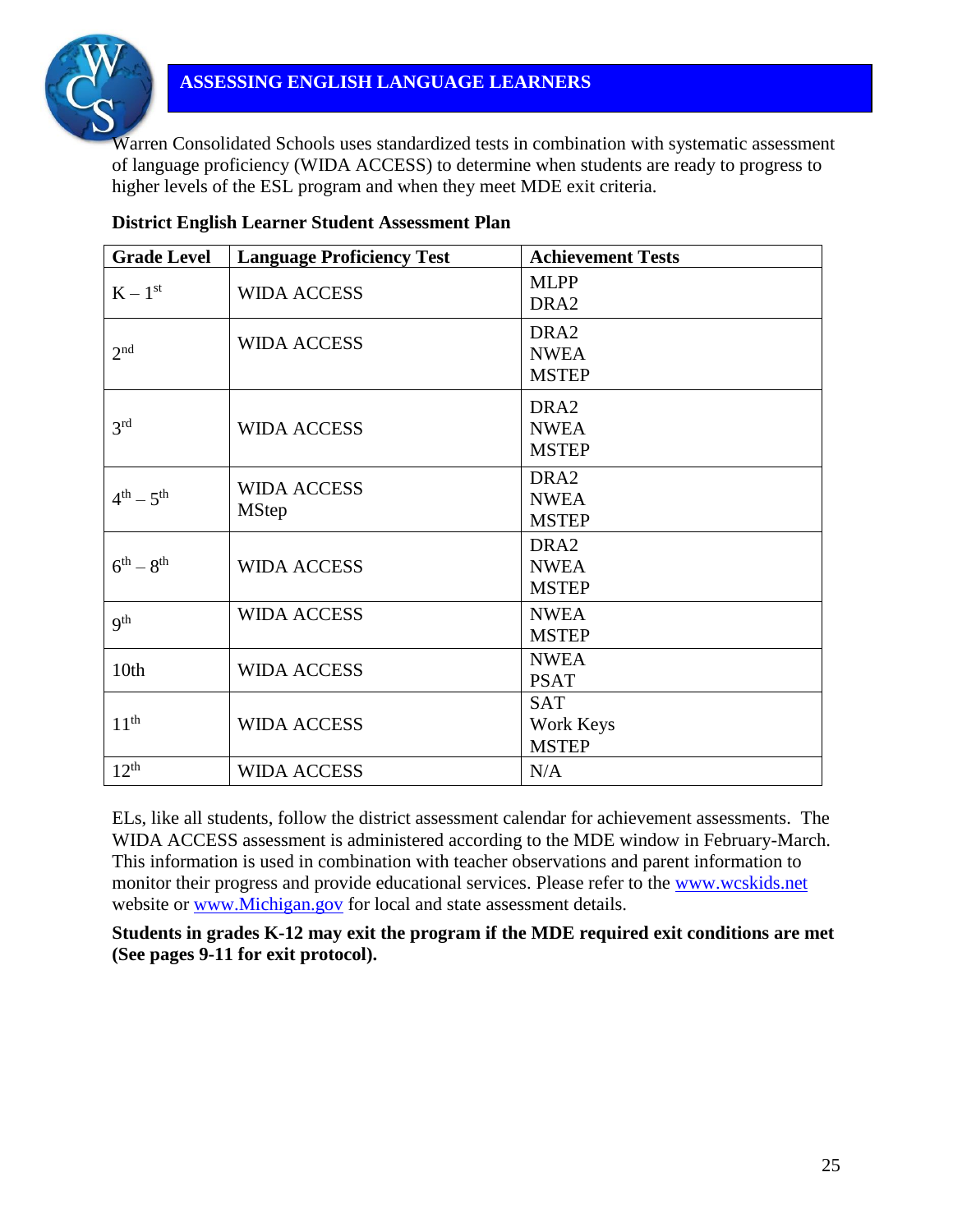

Developing teacher knowledge and skills is vital to the success of any educational program. Inservice training is designed and offered to district teachers so that they will be skilled in teaching students of linguistic and cultural diversity. The Office of Curriculum and Instruction, in cooperation with other district and county educational resources, will continue to provide the staff development support needed to address the needs of our district's changing population. The current emphasis of professional development for teachers, administrators, and instructional aides include:

- Assessment and monitoring
- Instruction in literacy development for EL students
- Strategies for adapting content instruction for EL students with language supports
- Best Practices for EL students
- Cultural awareness and diversity

Professional Development will be offered on a district-wide basis as well as building-level focus groups to address areas of particular concern to elementary, middle, and high school staff and administrators. Staff development will be offered throughout the school year during district professional development days and staff meetings. In addition, district staff has access to the Macomb Intermediate School District's Bilingual Education Program resources and web site.

Each school in the Warren Consolidated School District has developed an individual school improvement plan which is designed to help all students, including EL students, meet their educational goals. District-wide curriculum and staff development efforts will coordinate with existing school plans.